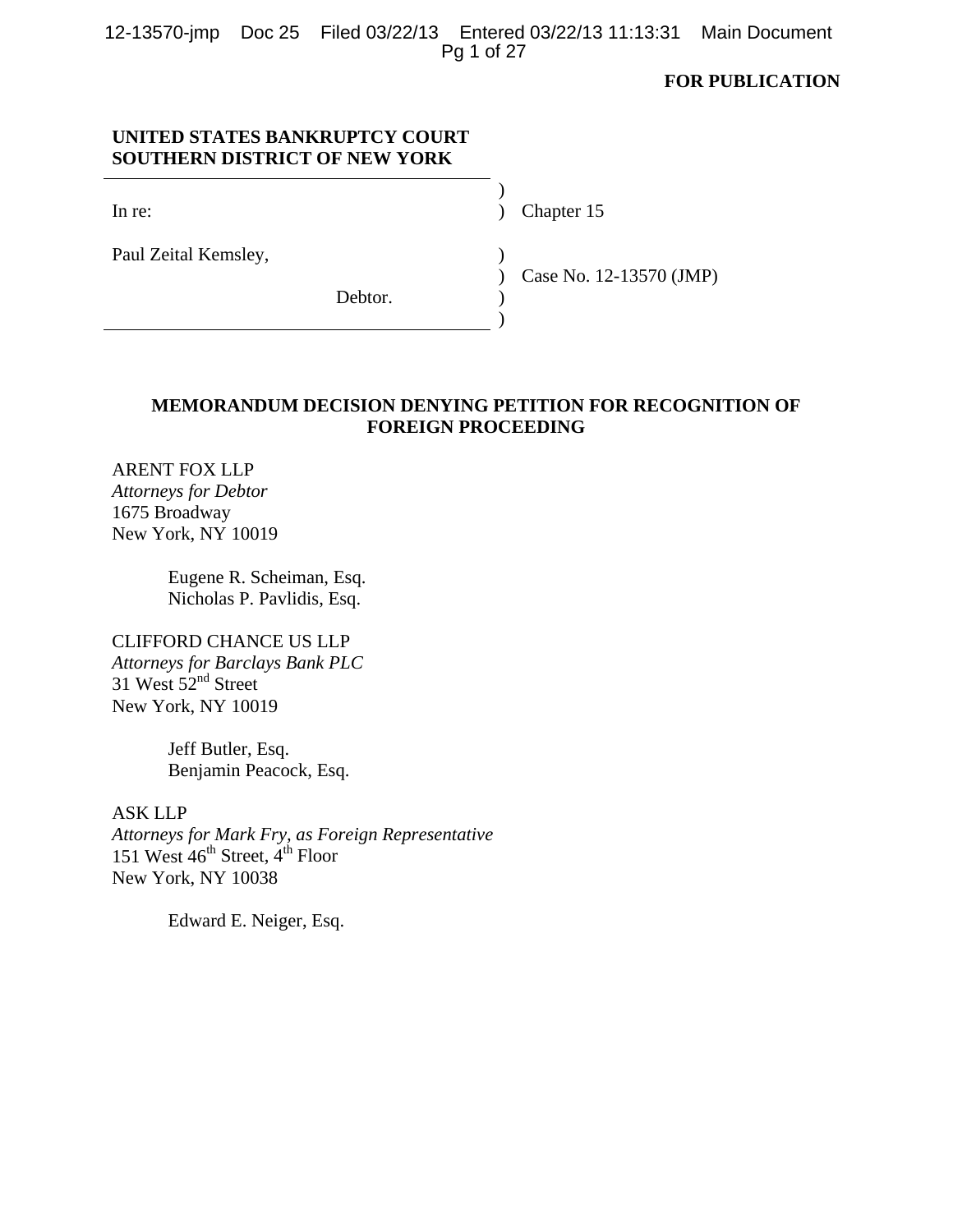## 12-13570-jmp Doc 25 Filed 03/22/13 Entered 03/22/13 11:13:31 Main Document Pg 2 of 27

JAMES M. PECK United States Bankruptcy Judge

 $\overline{a}$ 

### *Introduction*

Before the Court is a contested petition for recognition of a London bankruptcy case for an individual debtor. This is the first contested matter involving recognition of an individual's foreign insolvency case to be decided in the Southern District of New York. The Court needs to find the locus of the center of main interests for this individual and also to determine whether an establishment exists in London for this debtor (as that term in defined in Section 1502(2)). Given the many personal moves of this individual from one home to another during the past few years, these are not easy questions.

As explained in this decision, Paul Kemsley did not have a center of main interests in the United Kingdom (the "UK") on the date that he filed his bankruptcy case in London nor did he have a "place of operations" in the UK for carrying out nontransitory economic activity. As a result, the Court denies the petition for recognition of his London bankruptcy proceeding as either a foreign main proceeding or foreign nonmain proceeding.

# *Preliminary Discussion of Certain Issues Relating to Consideration of Petition for Recognition*

Paul Zeital Kemsley ("Mr. Kemsley" or the "Debtor") is an individual who has been living in the United States but who also has close personal and business links to London. He is a debtor in a personal bankruptcy case that has been pending in London since January 13, 2012 (the "UK Proceeding"). Joint Fact  $1<sup>1</sup>$  Mr. Kemsley is a well-known figure in the UK and at one

 $1$  The record is comprised of the following two stipulations: (i) Joint Stipulation of Undisputed Facts, entered January 29, 2013, ECF No. 18 ("Joint Facts"; references to a single fact from the Joint Facts will be cited as "Joint Fact \_\_" and references to multiple facts from the Joint Facts will be cited as "Joint Facts \_\_, \_\_"), and (ii) Stipulation Governing the Admission into Evidence of Certain Documents, dated February 15, 2013, so ordered by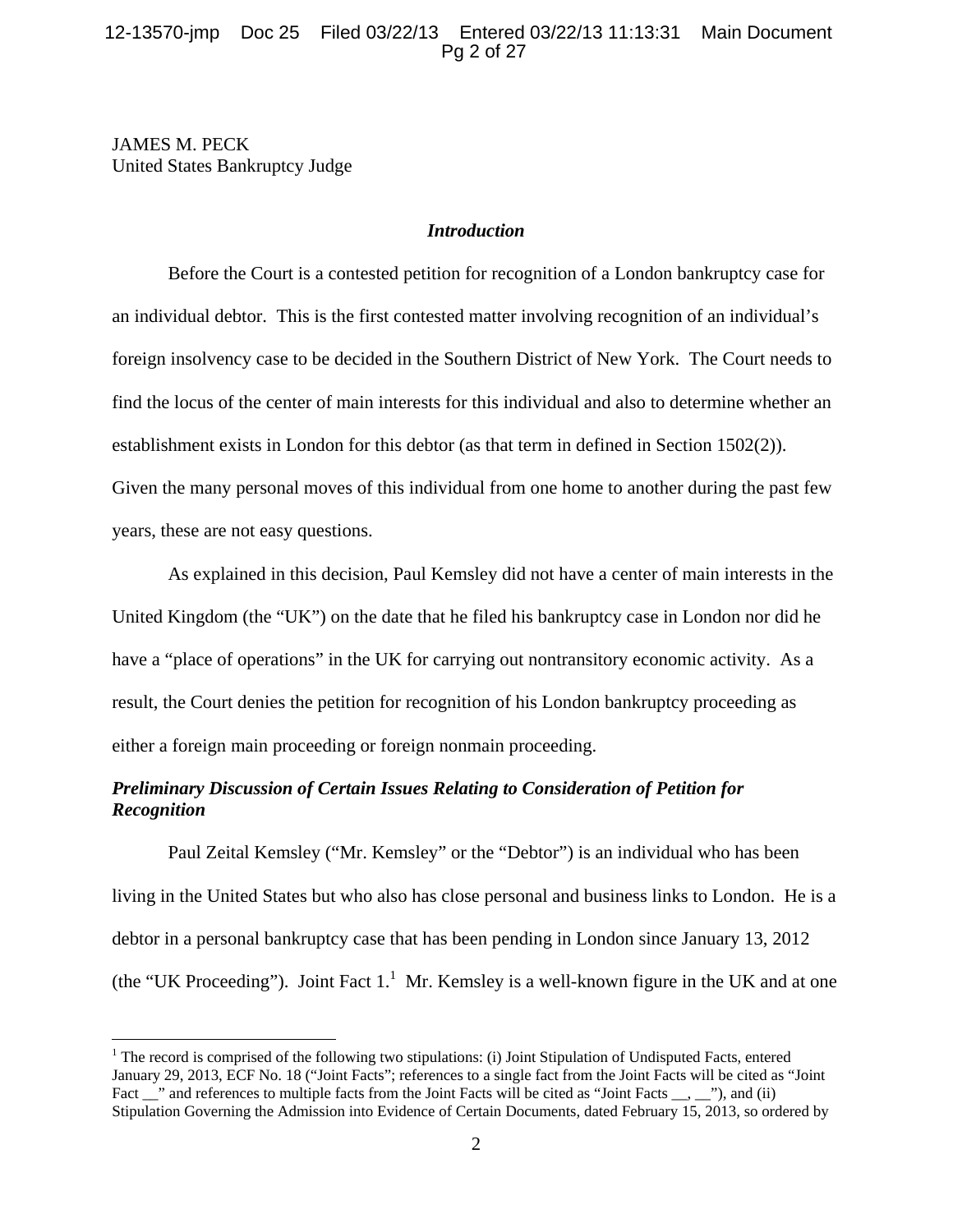#### 12-13570-jmp Doc 25 Filed 03/22/13 Entered 03/22/13 11:13:31 Main Document Pg 3 of 27

time was a prominent and successful businessman in that market with ties to real estate investing and professional soccer. Tr. 110:10-14. He is eager to regain that former success in the near term and has stated that he expects to take full advantage of his fresh start once he is granted a discharge by the High Court in London from burdensome personal debts (measured in the tens of millions of pounds). Tr. 17:3-6; Joint Exhibit 9 at 14-15 (Statement of Affairs for UK Debtor's Petition).

His bankruptcy trustee, Mark Fry, filed a petition with this Court under chapter 15 of the Bankruptcy Code on August 21, 2012, seeking an order recognizing the UK Proceeding as a foreign main or nonmain proceeding. Barclays Bank PLC ("Barclays"), a major creditor in the UK Proceeding, has sued the Debtor in state court litigation, both in New York and Florida, and seeks to recover five million pounds advanced to Mr. Kemsley on an unsecured basis. Joint Facts 9, 10. Barclays actively contests recognition presumably with the objective of avoiding the consequences of imposition of the automatic stay and retaining control of the state court litigation.

Barclays contends that Mr. Kemsley has been living and working in the United States for an extended period of time and no longer qualifies as a foreign debtor. In addition to having lived in the United States continuously for three and a half years, Barclays points to representations made in the Debtor's UK bankruptcy petition regarding the Debtor's center of main interests that are in conflict with the position now being advanced by Mr. Fry.

The essence of the argument against recognition is that Mr. Kemsley left London in 2009 at a time of business reversals in the UK to build a new life in the United States, and since that

the Court on February 20, 2013, ECF No. 24 ("Joint Exhibits" ; references to a single exhibit from the Joint Exhibits will be cited as "Joint Exhibit \_\_" and references to multiple exhibits from the Joint Exhibits will be cited as "Joint Exhibits \_\_, \_\_"), and Mr. Kemsley's testimony from a January 29, 2013 evidentiary hearing, ECF No. 19; citations in the form "Tr. \_\_:\_\_" refer to page and line numbers of the transcript.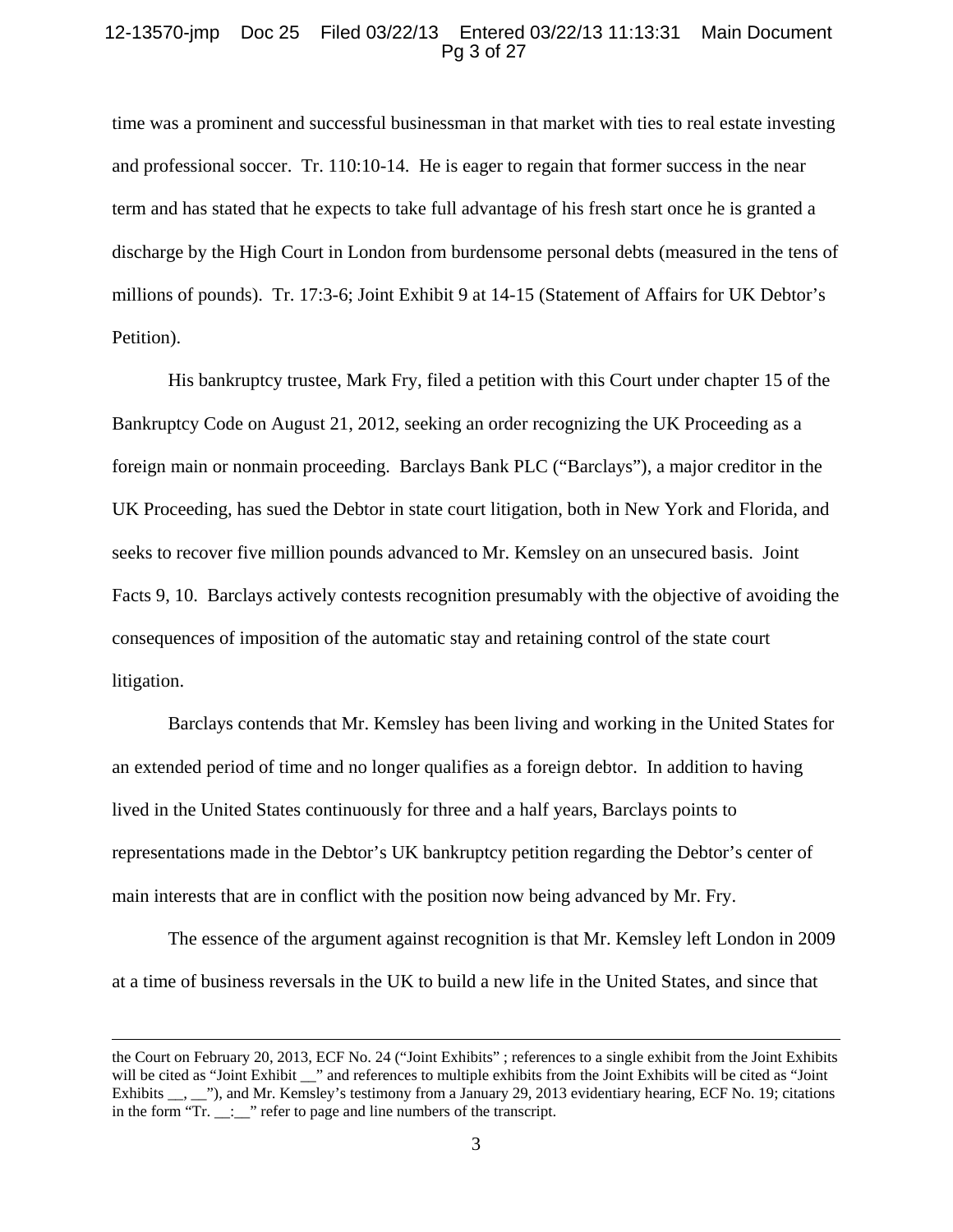### 12-13570-jmp Doc 25 Filed 03/22/13 Entered 03/22/13 11:13:31 Main Document Pg 4 of 27

time has become a full time resident of New York City with the apparent intention of remaining indefinitely, thereby causing his center of main interests ("COMI") to be relocated from the UK to the United States. Barclays also submits that the evidence offered to show an establishment in the UK is inconclusive and weak and fails to meet the standards of proof for a foreign nonmain proceeding. Mr. Fry counters that the Debtor never intended to live indefinitely in the United States and that his COMI did not move with him when he became a resident of this country. Rather, it remained in the UK where his bankruptcy is being administered, his children are residing and he has a meaningful concentration of ongoing personal and business interests. As a fallback, the trustee submits that Mr. Kemsley's ability to use a particular spare office in London during business trips to the UK is sufficient to allow the UK Proceeding to be recognized as a foreign nonmain proceeding.

This contest over recognition of an otherwise routine personal bankruptcy case focuses attention on the legal consequences of the decision made by this high profile (and formerly high net worth) British citizen to live for a period of time as an expatriate in the United States while also taking steps in London to obtain a discharge of his debts in the UK. The question of possible recognition is complicated by Mr. Kemsley's frequent moves since coming to live here with his family in 2009. These moves, coupled with his continuing connections to the UK, make it difficult to determine where this individual's main interests are centered. The notion of habitual residence as that term is used in Section  $1516(c)$  of the Bankruptcy Code is not so presumptively obvious for someone who seems not to be rooted in any one place and whose relationships have an international character.

Additionally, Mr. Kemsley is a bankrupt who does not live like one. Since leaving his debts behind and coming to the United States, his financial difficulties have not diminished his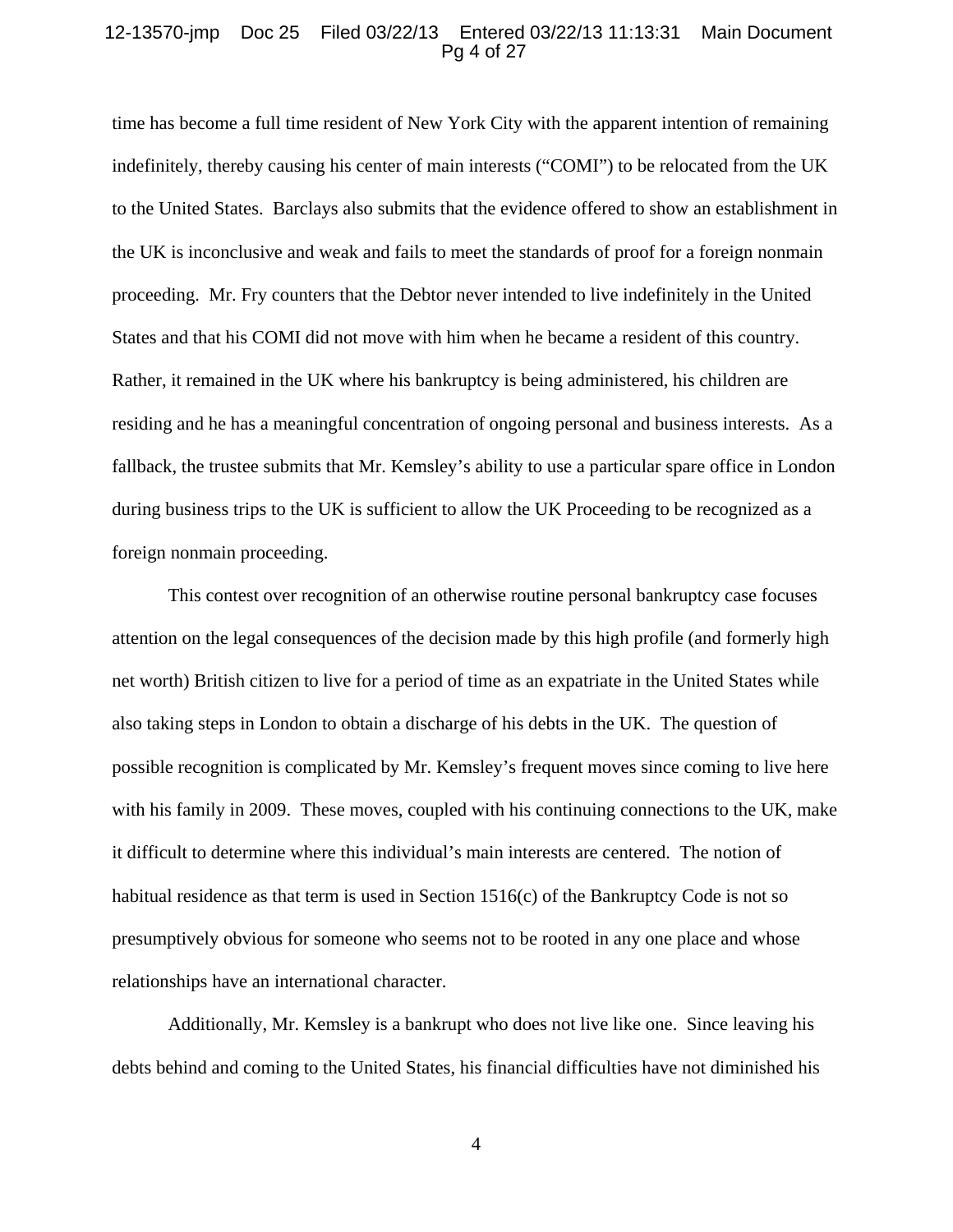### 12-13570-jmp Doc 25 Filed 03/22/13 Entered 03/22/13 11:13:31 Main Document Pg 5 of 27

high standard of living. He earns personal income from certain business activities (he has worked for Planet Hollywood and currently represents the iconic Brazilian soccer star Pele through a marketing business with offices in New York known as Legends 10) and rather conveniently also has ready access to abundant free cash (principally in the form of loans or gifts from generous friends) enabling him to live very well. Tr. 11:20-21, 12:3-17, 64:5-21.

During the past three and a half years, the Debtor has moved around a great deal and has managed to cover a lot of territory. Initially, he came to the United States with his family in 2009 to reside in a vacation property owned by the Debtor and his wife located in Boca Raton, Florida. Tr. 23:5-24:1. After tiring of the quiet pace of Florida, Mr. Kemsley and his family moved on successive occasions to a number of more stimulating venues, first to a spectacular apartment on the 75<sup>th</sup> floor of the Time Warner Center at Columbus Circle in New York City (leased for the use of the Kemsley family in the name of the New York Cosmos professional soccer team at a staggering monthly rental of \$57,500), and then to two different rented private homes in Los Angeles (one in Beverly Hills that he shared with his wife and family and another in nearby West Hollywood where he moved when he and his wife separated). Tr. 16:13-21, 38:23-40:13; Joint Exhibits 1, 3.

Mr. Kemsley's life in the United States changed in June of last year when his wife left Southern California and returned to London accompanied by their three children. Tr. 46:7-23. June of 2012, thus, becomes an important date in the Debtor's personal narrative because at that point Mr. Kemsley no longer was living with or in close proximity to his children. He remained in Los Angeles for a while but ended up returning to New York to live in an apartment in a residential building owned by one of his friends in Manhattan's Tribeca neighborhood. Tr. 52:20-53:2. Currently, Mr. Kemsley is occupying a second apartment unit at the same address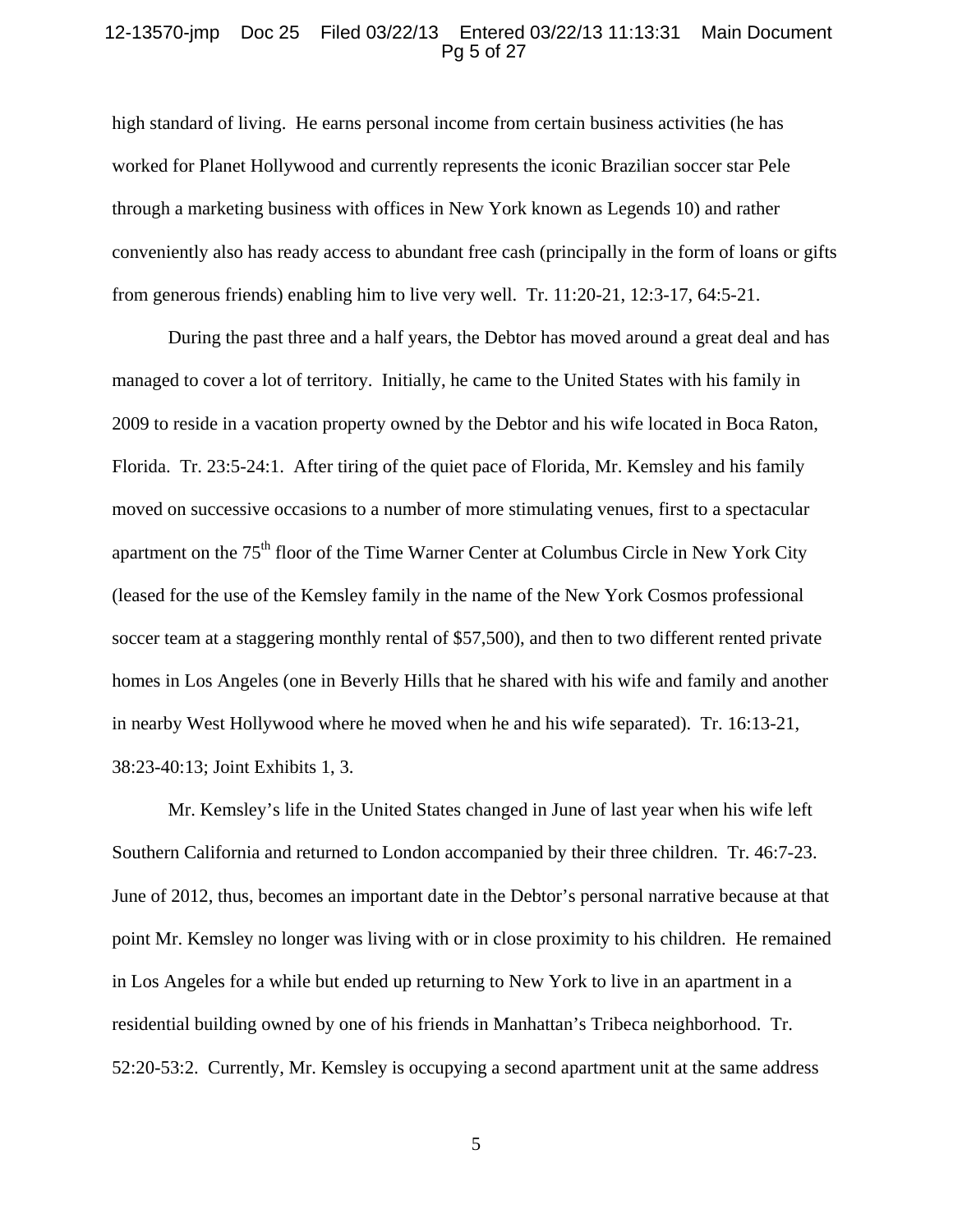#### 12-13570-jmp Doc 25 Filed 03/22/13 Entered 03/22/13 11:13:31 Main Document Pg 6 of 27

leased in the name of his live-in girlfriend and has guaranteed payment of the exceedingly high monthly rent for this unit. He now works in an office building in Times Square where Legends 10 has its offices. Tr. 45:24-46:6, 60:20-61:8. Thus, by all objective criteria, the Debtor is leading the life of a sophisticated New Yorker with international connections.

The long distance moves described above manifest the deliberate personal choice to experience life in different sections of the United States and not to return to the UK. But despite this conscious decision to remain in this country, Mr. Kemsley has testified that he still considers himself to have close ongoing ties to his friends and family in the UK (and most particularly to his three children who now live in London with their mother). Tr. 18:22-19:9. He misses his children and intends to move back to London promptly after he is granted a bankruptcy discharge in the UK Proceeding. Tr. 17:3-6. He has engaged realtors and is now looking for a place to live in London. Tr. 17:12-14. He even thinks that his New York girlfriend may join him in relocating to the UK. Tr. 65:20-66:2.

In evaluating this evidence, it should be noted that the Debtor, with the aid of surrogates, has been providing indirect financial support to Mr. Fry to cover the trustee's legal expenses in pursuing recognition under chapter 15. Joint Exhibit 14 (Email from Mr. Kemsley to Mr. Fry regarding payment of Mr. Fry's legal fees); Tr. 105:19-108:14. This financial support may indicate that the trustee's petition for recognition is an aspect of a coordinated trans-Atlantic litigation strategy orchestrated by Mr. Kemsley and his advisers to shield Debtor's assets from enforcement actions by Barclays (notably his Florida real estate).

The Debtor is defending himself currently in two lawsuits brought by Barclays. Joint Facts 9, 10. Mr. Kemsley recently tried unsuccessfully to obtain injunctive relief from the High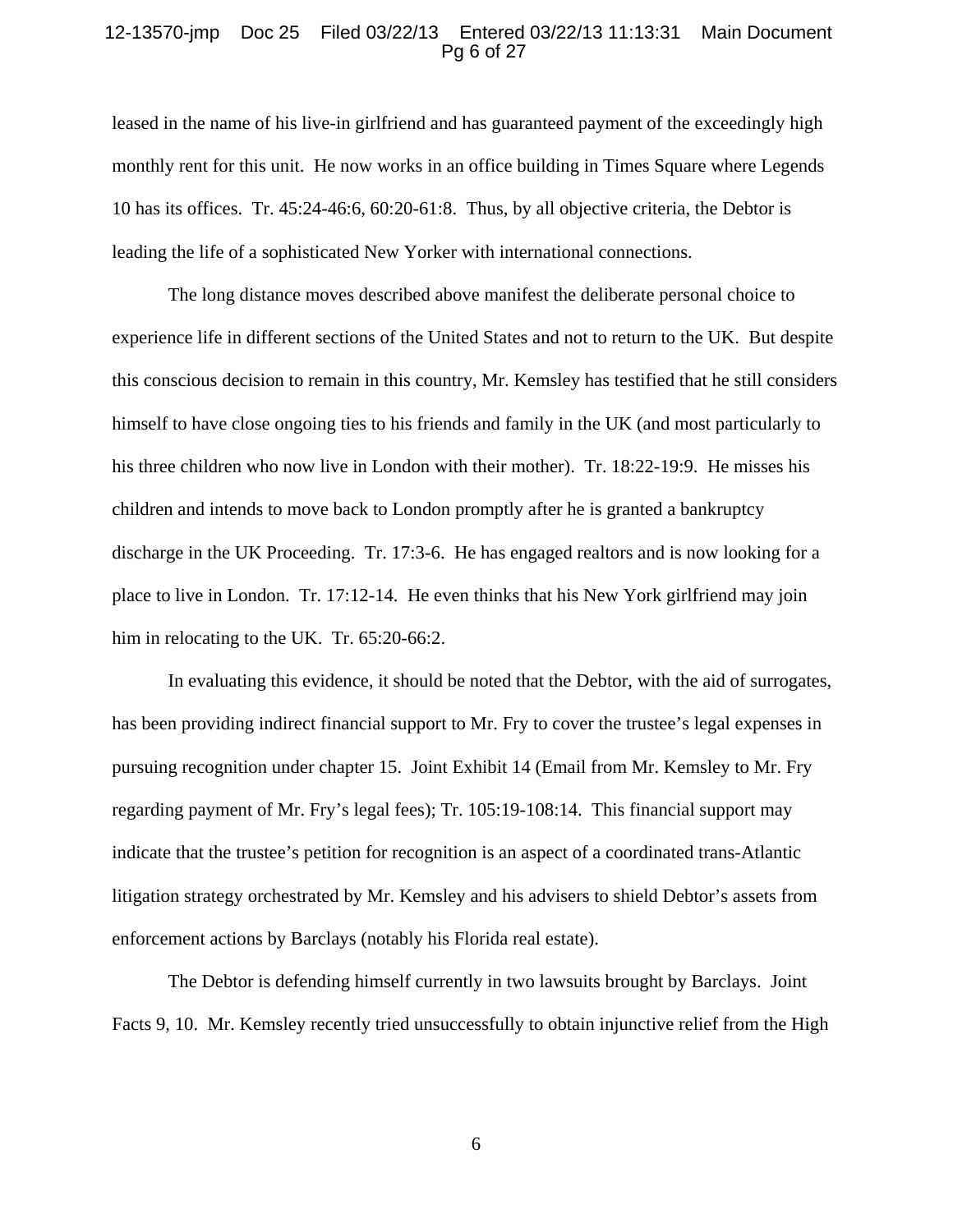#### 12-13570-jmp Doc 25 Filed 03/22/13 Entered 03/22/13 11:13:31 Main Document Pg 7 of 27

Court to stay that litigation.<sup>2</sup> The automatic stay that would come into effect upon recognition of the UK Proceeding as a main foreign proceeding would have the same effect as an injunction and would stay the litigation. Therefore, Mr. Kemsley is not an incidental subject of this crossborder skirmishing but an economically motivated participant who wants the automatic stay for his personal benefit.

The working arrangement between the trustee and Mr. Kemsley is an unlikely one. These are parties who ordinarily would be opposed to each other with respect to claims to recover the Debtor's assets located in the United States for the benefit of UK based creditors. The Debtor and the trustee have formed what amounts to a joint venture – with funding funneled from sources loyal to the Debtor – to achieve a result that is adverse to the interests of one of his major creditors.

Mr. Kemsley's motives here are plain: he wants to block collection remedies by Barclays against him in the United States. Less obvious is the reason for the trustee's decision to align himself with the Debtor and his apparent reluctance to work with Barclays. The circumstances are curious in light of assurances given by counsel for Barclays that his client is willing to cooperate with the trustee for the benefit of all creditors that have valid claims in the UK Proceeding and will agree to ratably share any recoveries that may be realized from the Debtor and his assets located in the United States. For reasons that have not been adequately explained, the trustee has failed to reach an agreement with Barclays regarding such a cooperative approach to creditor remedies. This adversity between the trustee and Barclays, while worth noting, does not directly relate to the issues before the Court. Those issues require a weighing of the evidence.

 $2^2$  In a submission dated March 11, 2013, Barclays advised the Court that Justice Roth of the High Court denied the request for a stay based in part on the unresolved status of the current recognition proceedings.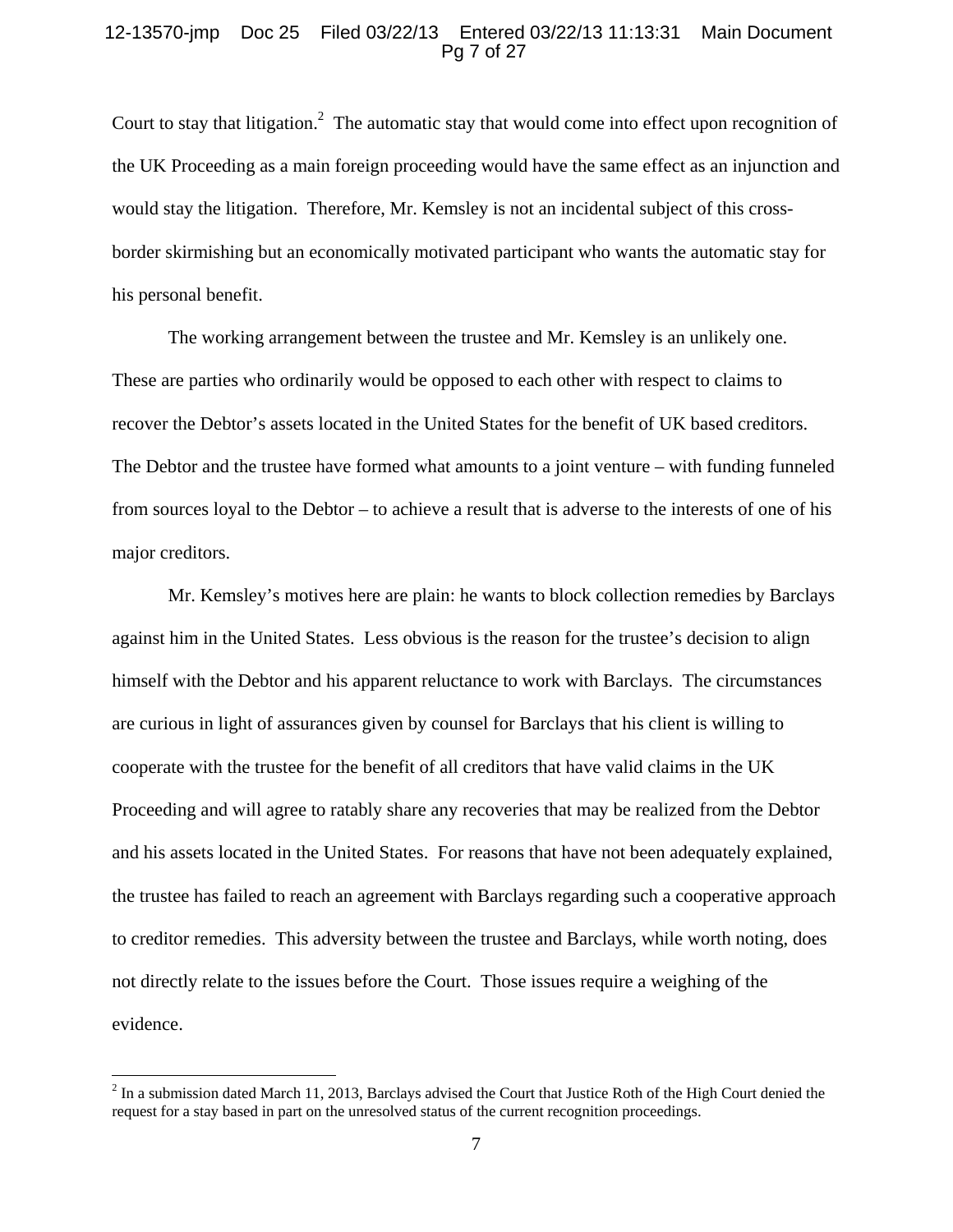### 12-13570-jmp Doc 25 Filed 03/22/13 Entered 03/22/13 11:13:31 Main Document Pg 8 of 27

Deciding whether to recognize Mr. Kemsley's UK bankruptcy case as either a foreign main proceeding or a foreign nonmain proceeding requires consideration of whether the facts support finding COMI for the Debtor in the United States or the UK. In the case of an individual, COMI is presumed to be his or her place of habitual residence. *See* 11 U.S.C. § 1516(c). Habitual residence is not a defined term but has been construed as the place where an individual resides with the intention of remaining for an indefinite period of time. *In re Ran*, 607 F.3d 1017, 1022 (5th Cir. 2010).

In this instance, because of the Debtor's multiple internal moves while living in this country, the presumption in Section 1516(c) may not be helpful in determining the Debtor's habitual residence. One possible conclusion is that the Debtor has no habitual residence within the meaning of the statute. Another is that he has a COMI in the United States that has come into being each time that he and members of his family purposefully moved within this country to a new principal residence. As will be explained further, determining COMI here requires an assessment of the Debtor's personal decisions about where to live, not only for himself but for members of his immediate family. COMI for this father of three also may have changed when his children were no longer living within his immediate orbit.

Habitual residence is a term of art that involves more than an individual's current place of residence. Barclays cites to the dictionary definition of the word habitual (resorted to on a regular basis or commonly used), but that reference ignores case authority and does not convey the secondary meaning that the term implies as used in chapter 15. An executive may have the habit of residing in a particular hotel on regular business trips, but that does not implicate COMI for that individual. Habitual residence is a concept implying more than just the place where an individual happens to be living at a particular time and has aspects of an ongoing intention to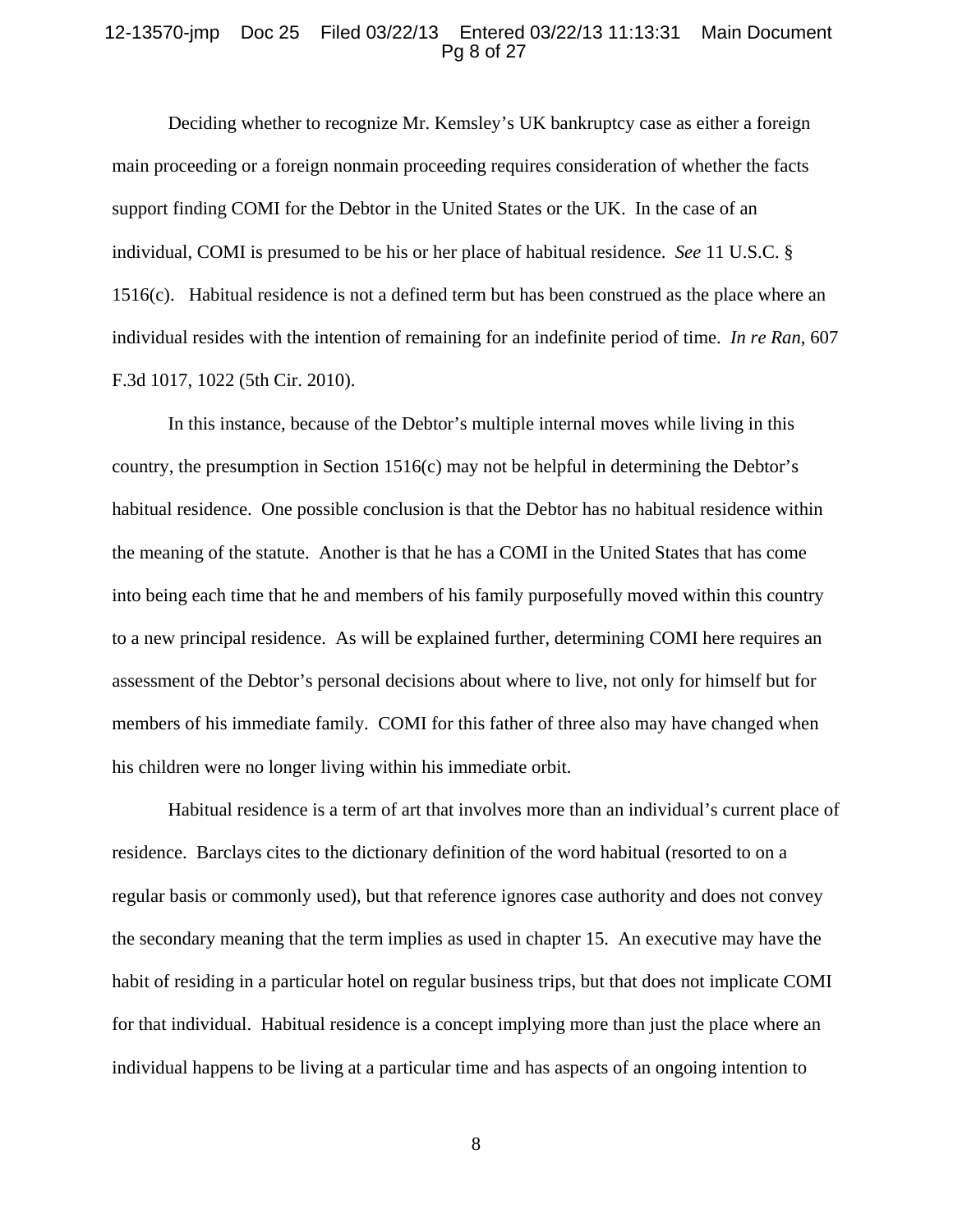### 12-13570-jmp Doc 25 Filed 03/22/13 Entered 03/22/13 11:13:31 Main Document Pg 9 of 27

stay in the same location for the foreseeable future unless and until something might occur to prompt or compel a change (loss of employment, family needs, illness, job opportunities, retirement, other significant life events or perhaps a spontaneous desire to relocate born of a spirit of adventure).

The term habitual residence includes an element of permanence and stability and is comparable to domicile; it connotes a meaningful connection to a jurisdiction, a home base where an individual lives, raises a family, works and has ties to the community. In short, it is the place where an individual is living and has manifested the expectation of remaining for an indefinite period of time. Barclays suggests that the Debtor's habitual residence became New York when he moved to the Time Warner Center to become CEO of the New York Cosmos, but that allegation of habitual residence does not account for the Debtor's later moves to the West Coast and fails to define COMI at a point in time that is relevant to the date of commencement of either the UK Proceeding or this chapter 15 case.

A critical factor in determining COMI for an individual is finding the existence of a habitual residence as of a particular date. There are two choices: COMI can be determined either as of the date of commencement of the foreign proceeding or of the related chapter 15 case. *See, Ran*, 607 F.3d at 1025 ("Congress's choice to use the present tense requires courts to view the COMI determination in the present, i.e. at the time the petition for recognition was filed."). *But see, In re Gerova Fin. Grp., Ltd.*, 482 B.R. 86, 92-93 (Bankr. S.D.N.Y. 2012); *In re Millennium Global Credit Master Fund Ltd.*, 458 B.R. 63, 72 (Bankr. S.D.N.Y. 2011) ("The substantive date for the determination of the COMI issue is at the date of the opening of the foreign proceeding for which recognition is sought.").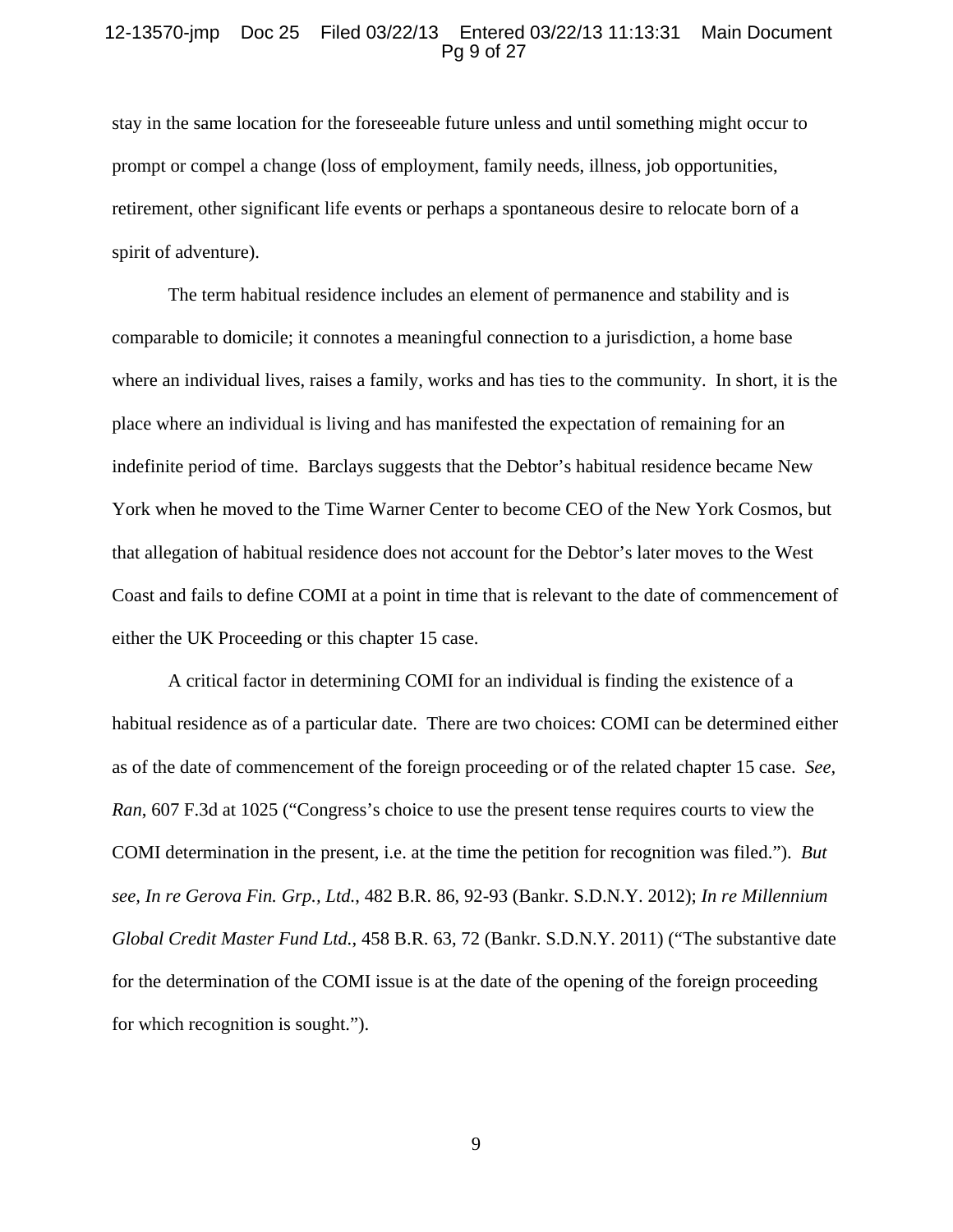### 12-13570-jmp Doc 25 Filed 03/22/13 Entered 03/22/13 11:13:31 Main Document Pg 10 of 27

This split of authority on the question of the relevant date for determining COMI (date of commencement of the foreign proceeding or the date of the petition for recognition) is not just a theoretical concern in this instance. Based on the facts presented, the date chosen for deciding the Debtor's habitual residence turns out to be pivotal in analyzing COMI because of the changes that occurred in Mr. Kemsley's personal life between these two dates.

The Debtor signed his bankruptcy petition in London on January 13, 2012 listing his Boca Raton home address as his residence although at the time that home was occupied by a tenant, and he was residing in a rented home in West Hollywood, California. His children were living in nearby Beverly Hills with his wife. That proximity to family was severed in June when his wife decided to leave the United States and returned to London taking the children with her. The trustee's petition for recognition was filed about two months later on August 21, 2012. As of that date, Mr. Kemsley had relocated his residence to New York, and his children were living an ocean away.

This family break up and related moves, in the Court's view, are significant events for purposes of analyzing COMI for this individual. Once Mr. Kemsley's children left the United States and moved back to London, Mr. Kemsley's habitual residence in the United States is in conflict with his desire to be with his children. Based on Mr. Kemsley's own testimony, the Court believes that the most important variable in determining COMI for the Debtor turns out to be not his place of residence, but the residence of his children.

Their return to London is an objective major event in the Debtor's personal life. Being separated from his family is a circumstance that has affected Mr. Kemsley's sense of commitment to remaining indefinitely in the United States. The Court accepts the Debtor's testimony and believes that Mr. Kemsley must have felt more comfortably at home in the United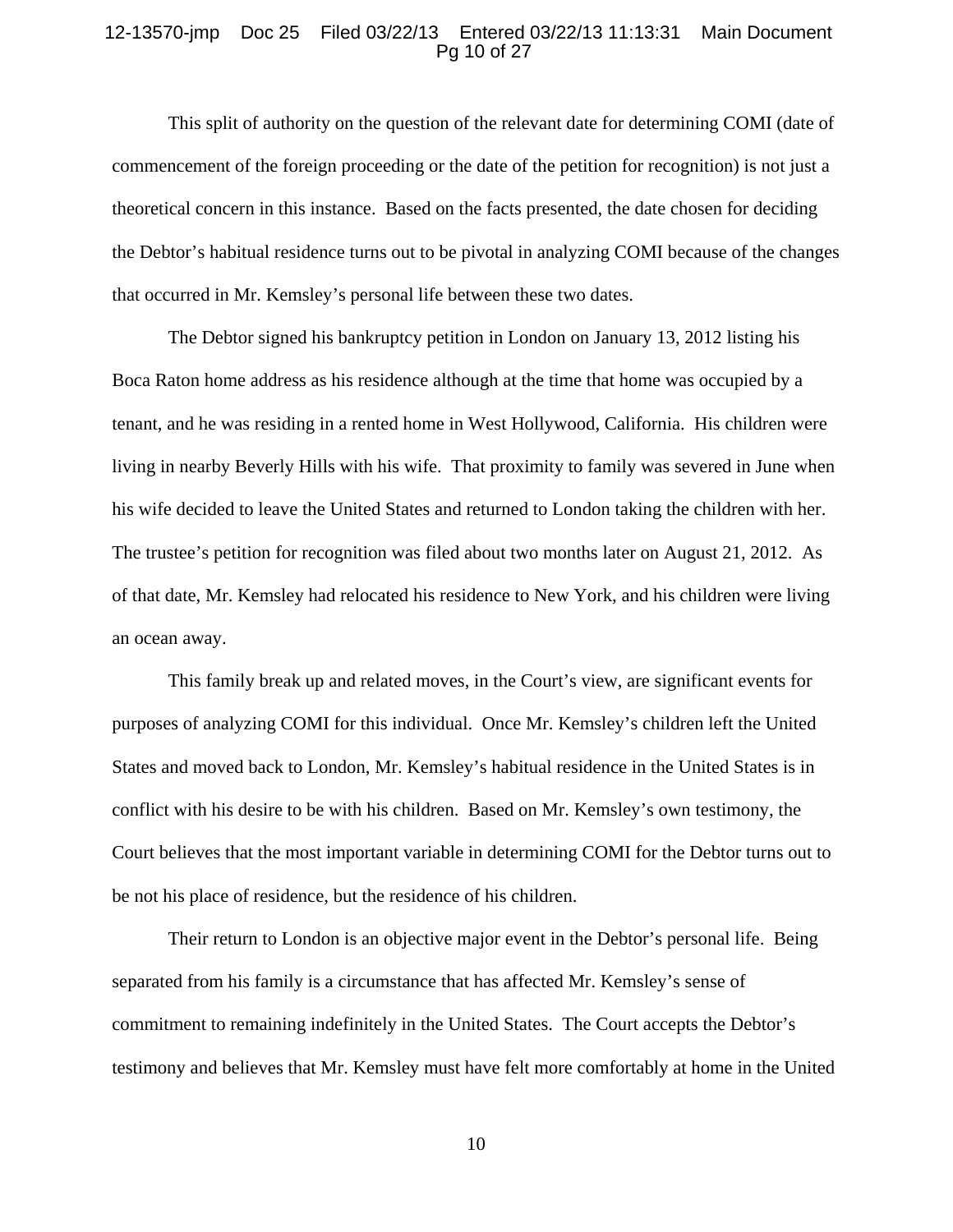#### 12-13570-jmp Doc 25 Filed 03/22/13 Entered 03/22/13 11:13:31 Main Document Pg 11 of 27

States during the period of his residency while living here with his children. The Court concludes that the COMI analysis for this Debtor appropriately should take into consideration external factors that provide context for his decision to live in one place or another.

Habitual residence for an individual who has a family extends beyond the individual himself and depends also on the life circumstances of that individual and his family. Without doubt, Mr. Kemsley now wants to return to the UK to connect again with his children. The question is whether that understandable motivation should be taken into account in determining COMI for the Debtor. The answer will depend upon the time frame for deciding where an individual's interests are deemed to be centered for insolvency purposes.

 The Court agrees with Judge Gropper that the date of commencement of a foreign insolvency proceeding is the proper date for determining COMI for a foreign debtor. In this case, that is the date of filing of the petition to commence the UK Proceeding and the date when the opportunity for cross-border cooperation first came into being<sup>3</sup>. It is a fixed and readily verifiable date. In contrast, the date for filing a petition for recognition can vary greatly depending on circumstances and the diligence of the foreign representative. When the date of commencement of the UK Proceeding is used as the date for finding COMI, Mr. Kemsley's stated desire to return to the UK to be near his children, while doubtless true, is extraneous to the analysis.

The Debtor has testified that he wants to return to London to see his children and resume his life there, but for purposes of analyzing COMI, those statements do not relate back to the date of commencement of the UK Proceeding. The Court recognizes that Mr. Kemsley is now living separate and apart from his three children, misses them a great deal and naturally would want to

 $3$  Another possibly relevant date is the date in March, 2012 when Debtor was declared a bankrupt and Mr. Fry was appointed as trustee, but using this date does not change the analysis.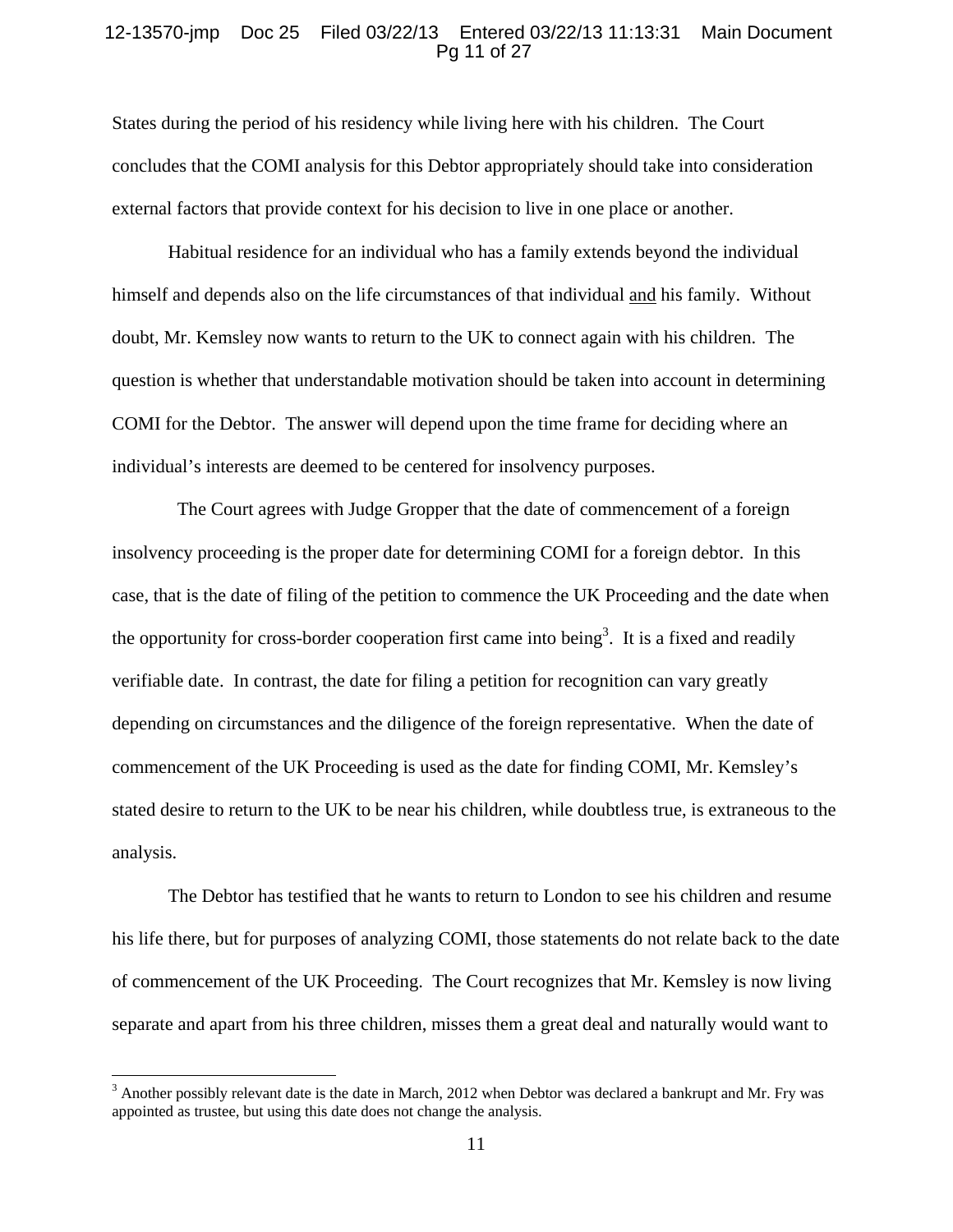#### 12-13570-jmp Doc 25 Filed 03/22/13 Entered 03/22/13 11:13:31 Main Document Pg 12 of 27

be closer to them in London. Tr. 10:1-11:19. This factor alone is a strong incentive for the Debtor to leave New York and return to the UK in the near term, but his subjective intent to move back to London expressed from the witness stand at the evidentiary hearing does not help in deciding whether the Debtor, for purposes of the presumption set forth in Section 1516(c) of the Bankruptcy Code, had an habitual residence in the United States or the UK when he filed his bankruptcy petition in January, 2012.

State of mind of another person is an inference made on the basis of that person's credible statements and behavior. Mr. Kemsley's statements from the witness stand regarding his next move – a return to London after years of living and working in various parts of the United States – do not illuminate his intentions as of the date that he started the UK Proceeding. In short, the question of whether Mr. Kemsley would truly prefer to be living with his girlfriend in his Tribeca apartment or near his children in the UK is a debatable proposition despite the undoubted sincerity of the Debtor's stated desire to see his children. Sometimes deeply felt attractions are in conflict, and such obviously subjective feelings are not the best barometers for deciding whether a court should be exercising jurisdiction in a chapter 15 case.

This case illustrates the challenges in applying recognition principles to an individual whose life is not tied to one place. The Court concludes based on the evidence that Mr. Kemsley's life is best characterized as unsettled. He is an ambitious and self-confident individual who looks forward to a more stable future when his debts from the past will no longer burden him and he will be able to concentrate on new business ventures. However, his moves from one residence to another on multiple occasions during his self-imposed exile from the UK make it more difficult to find the one location where his interests are most properly centered for purposes of international insolvency law.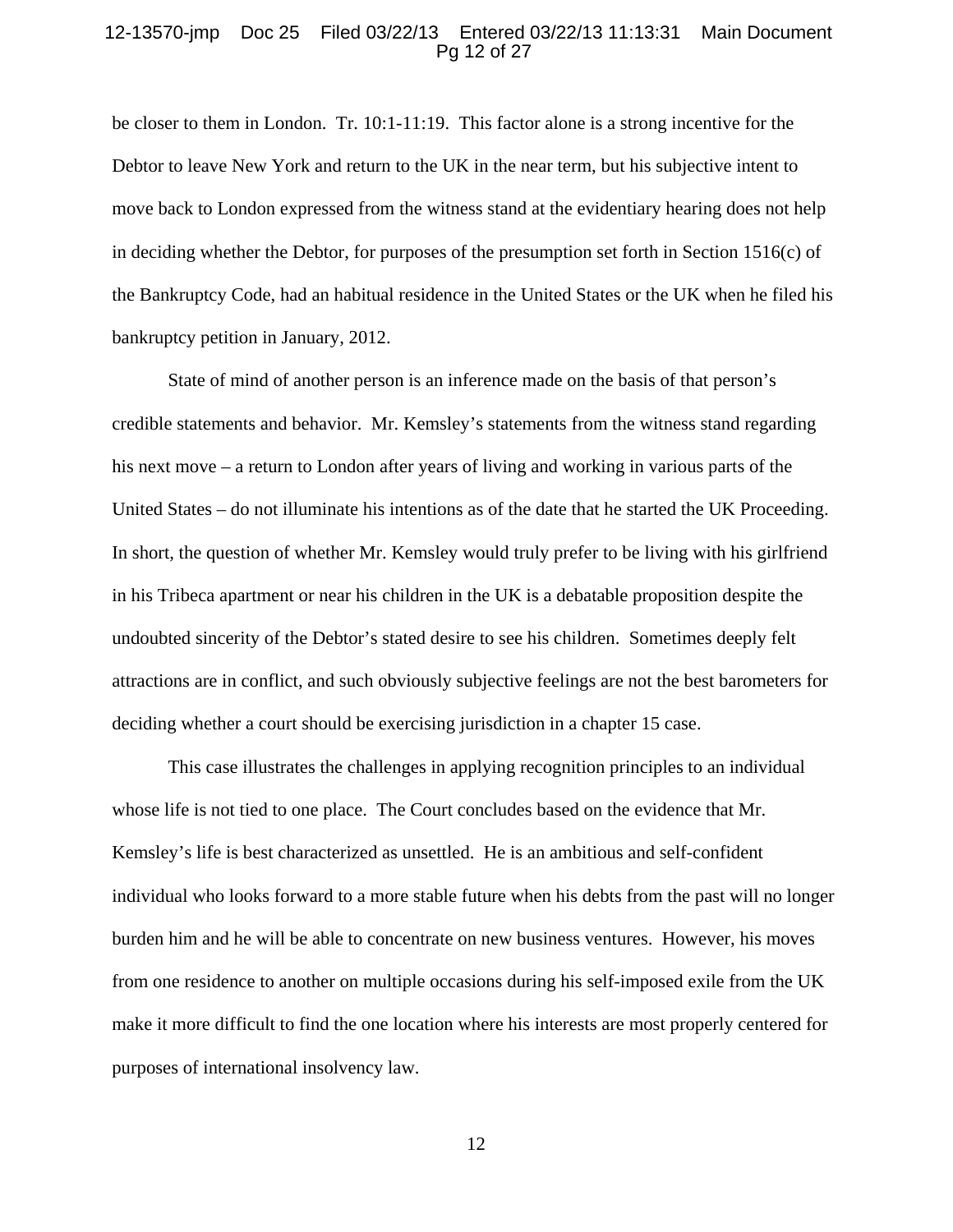### 12-13570-jmp Doc 25 Filed 03/22/13 Entered 03/22/13 11:13:31 Main Document Pg 13 of 27

Two possible conclusions may be reached based on Mr. Kemsley's residential mobility while living in this country. The first is that the Debtor may not have lived in any one house or apartment (or even region of the United States) with the intention of establishing the kind of residential stability contemplated in Section  $1516(c)$ .<sup>4</sup> The second is that Mr. Kemsley may have had a series of different habitual residences in the United States that came into existence once he decided to reside in a particular house or apartment for an indefinite period of time. Such a conclusion would depend upon uncertain and debatable inferences as to the subjective views of the Debtor regarding the relative permanence and duration of residency in a particular home.

In this instance, the Court believes that the Debtor's close relationship with his children serves as a useful proxy for the Debtor's subjective intent regarding his habitual place of residence. Judging his various moves from the point of view of his family as a whole, the Debtor appears to have had a number of different habitual residences in the United States starting with his move to Boca Raton<sup>5</sup>. Mr. Kemsley came to the United States in 2009 with his wife and children, moving first to Florida, then New York and finally to Los Angeles. Each of these moves involved consideration of whether the proposed relocation would be in the best interests of his children. Tr. 16:9-17:2, 39:1-12.

These moves are based on separate decisions about where to live, but in combination they reflect an unambiguous decision by the Debtor to live with his family exclusively in the United

<sup>&</sup>lt;sup>4</sup> Barclays introduced various residential leases executed by Mr. Kemsley while he has been living in the United States in support of its argument for denial of recognition. *See* Joint Exhibits 1 (lease for luxury New York City apartment, dated March 8, 2010, with lease term of two years), 3 (lease for house in Los Angeles, dated December 15, 2011, with lease term of one year), 5 (lease for another New York City apartment, dated March 1, 2012, with lease term of one year). However, evidence of such leases is not probative of any actual intent to remain in possession for the stated terms because Mr. Kemsley actually has moved from place to place regardless of the terms stated in these leases and viewed these properties as being so attractive that they could be easily leased to another tenant if he were to move out prior to the stated lease term. For him, the term of the lease was not an important consideration because of his belief that he could break the lease and move out with the expectation that his landlord would have little difficulty in finding a replacement tenant. Tr. 111:13-23.

<sup>&</sup>lt;sup>5</sup> The first move to Boca Raton might have been considered as temporary were it not for the fact that the family did not return to the UK for years. When viewed retrospectively, the time spent in Boca Raton was the start of an extended stay in this country for the family.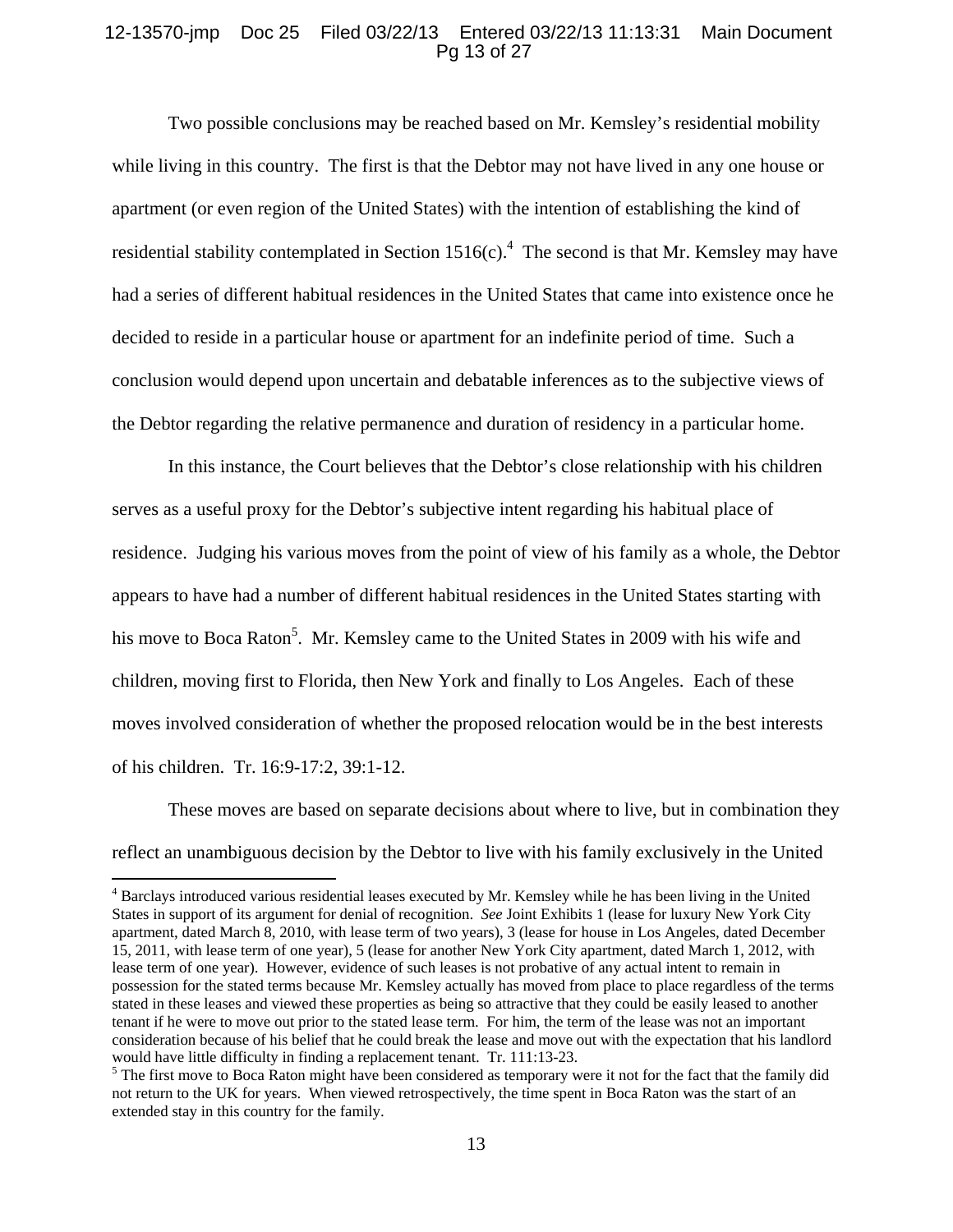#### 12-13570-jmp Doc 25 Filed 03/22/13 Entered 03/22/13 11:13:31 Main Document Pg 14 of 27

States for an extended period of time. That is sufficient to establish habitual residence. The Court has decided that Mr. Kemsley's interests are centered with his children and that his COMI was in the United States and not in the UK at the opening of the UK Proceeding. It is difficult to state when COMI applicable to the Debtor was transferred from the UK to the United States, but it occurred at some point prior to commencement of the UK Proceeding.

When the Debtor traveled to London to commence the UK Proceeding, his COMI was in the United States where he had been living for years and still resides. Statements made in the bankruptcy petition also confirm that COMI was outside the UK (Joint Exhibit 8) and indicate that the Debtor also understood that he no longer could legitimately claim the UK as his COMI. Importantly, his children had been living with him in the same household (or living near him) throughout the period of his residency in the United States leading up to his decision to file the UK Proceeding.

Regardless of any applicable presumption, the Court finds that Mr. Kemsley, having lived with his family in the United States for a number of years and having sold his home in the UK before his move to Florida, chose to live as an habitual resident in a number of different parts of the country (Boca Raton, New York and Los Angeles). This pattern, while unusual, was sufficient to shift COMI from the UK to the United States. The Debtor was a habitual resident of Los Angeles at the time of commencement of the UK Proceeding because he was living in that community and his children were attending school there. Tr. 40:8-42:12, 57:22-58:4.

The result might be different if COMI were to be tested as of the August filing date of the chapter 15 petition, a date when the Debtor was living in New York and separated from his children who were living in London. The Debtor has testified that he wants to be reunited with his children, a strong indication that he does not feel entirely comfortable living in New York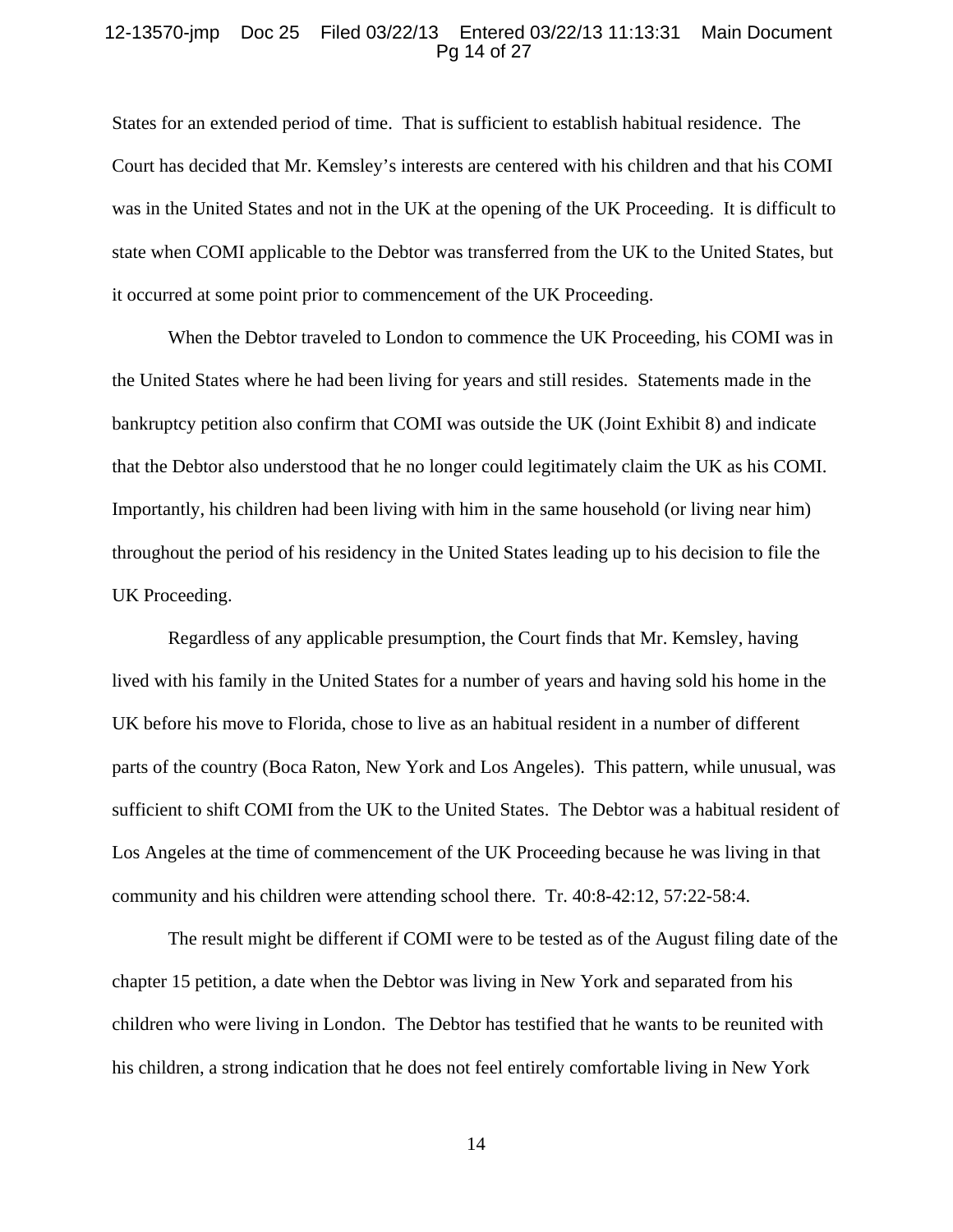### 12-13570-jmp Doc 25 Filed 03/22/13 Entered 03/22/13 11:13:31 Main Document Pg 15 of 27

without them. However, these changed circumstances of the Debtor's personal life have no direct bearing on a COMI analysis that properly should be made as of an earlier date. Life is fluid, but COMI is a concept that is determined as of a fixed date (commencement of a foreign insolvency case) based on the circumstances that then existed. As of the filing date of the UK Proceeding, Mr. Kemsley's COMI was in the United States, and nothing that has occurred since then should be considered.

Mr. Fry also has failed to carry his burden to show that the Debtor has an establishment in the UK for purposes of recognition of the UK Proceeding as a nonmain proceeding. Debtor's testimony that, on occasion, he would use a spare office in London belonging to a firm known as 1966 Entertainment does not show the existence of a place of operations in the UK. *See generally* Tr. 91:9-96:2. Having the ability to work sporadically in a friend's office is not the same as having a regular presence in London and is insufficient to prove the existence of an establishment.

#### *Procedural History*

 On January 13, 2012, Mr. Kemsley filed a bankruptcy petition in the UK under the UK's Insolvency Act of 1986. Joint Fact 1. In his Statement of Affairs filed with the UK Proceeding, Mr. Kemsley listed over thirty-million pounds of unsecured liabilities. Joint Exhibit 9 at 14-15. Barclays is listed as an unsecured creditor that is owed five-million pounds on account of a personal loan. *Id.* at 14. Mr. Kemsley was declared a bankrupt pursuant to an order of the High Court of Justice in England, dated March 26, 2012. Joint Fact 2. Shortly thereafter, Mr. Fry was appointed as one of two trustees in the UK Proceeding.<sup>6</sup> Joint Fact 3.

<sup>&</sup>lt;sup>6</sup> Kristie Provan is the other trustee in the UK Proceeding.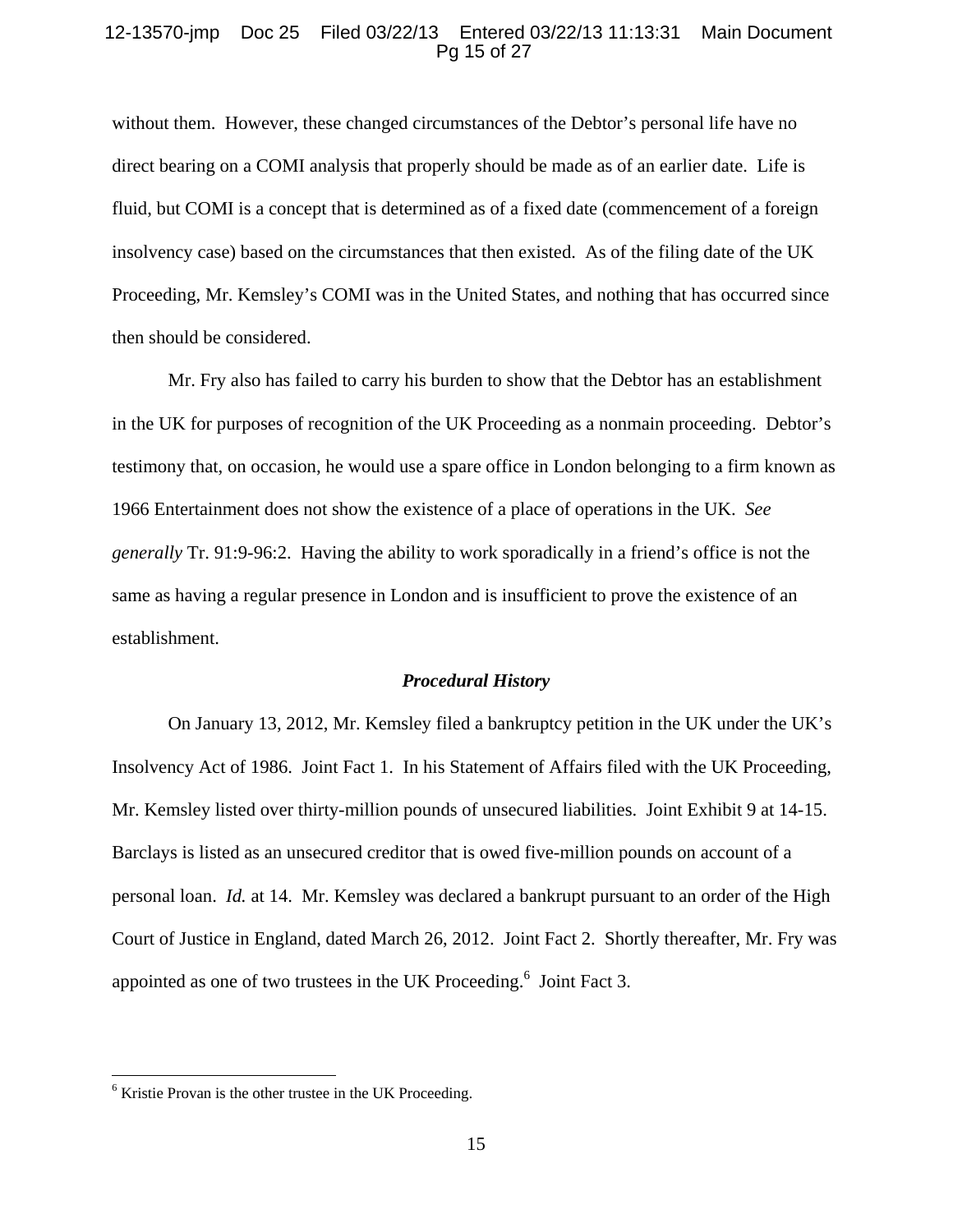### 12-13570-jmp Doc 25 Filed 03/22/13 Entered 03/22/13 11:13:31 Main Document Pg 16 of 27

 Barclays brought an action in New York State Supreme Court against Mr. Kemsley on March 1, 2012 based on a breach of its loan agreement and seeking a money judgment on account of its claim (the "New York Action").<sup>7</sup> In part to stay prosecution of the New York Action, Mr. Fry filed his chapter 15 petition on August 21, 2012 for recognition of the UK Proceeding as a foreign main proceeding, as that term is defined in Section 1502(4) of the Bankruptcy Code. ECF No. 1.

Barclays objected to recognition on October 24, 2012 arguing that the Debtor does not meet the statutory requirements for recognition because he resides in the United States (and has stated this in various documents) and has a number of strong current connections to the United States including his employment and property ownership. ECF Nos. 10, 11. Mr. Fry filed a brief supporting recognition of the chapter 15 petition on December 7, 2012 arguing that the statutory requirements for recognition as a foreign main proceeding are met because of Mr. Kemsley's significant ties to the UK, his temporary visa, and the fact that most creditors are located in the UK. ECF No. 16. In the alternative, Mr. Fry has sought recognition of the UK Proceeding as a foreign nonmain proceeding, as that term is defined in Section 1502(5) of the Bankruptcy Code, on the basis of an alleged secondary place of employment in the UK. *Id.*

 An initial hearing on the contested petition for recognition took place on December 11, 2012. At that time, the Court found that the record did not include any direct evidence reflecting the Debtor's habitual residence and was inadequate to make a determination regarding COMI. The Court directed a further hearing so that Mr. Kemsley could testify based on his personal knowledge regarding the disputed facts. The hearing took place on January 29, 2013 and

 $<sup>7</sup>$  In addition to the New York Action, Barclays also filed an action in the State of Florida, Circuit Court, Fifteenth</sup> Judicial Circuit, Palm Beach County on November 26, 2012 alleging fraudulent transfers of Mr. Kemsley's residence in Florida. Joint Fact 10.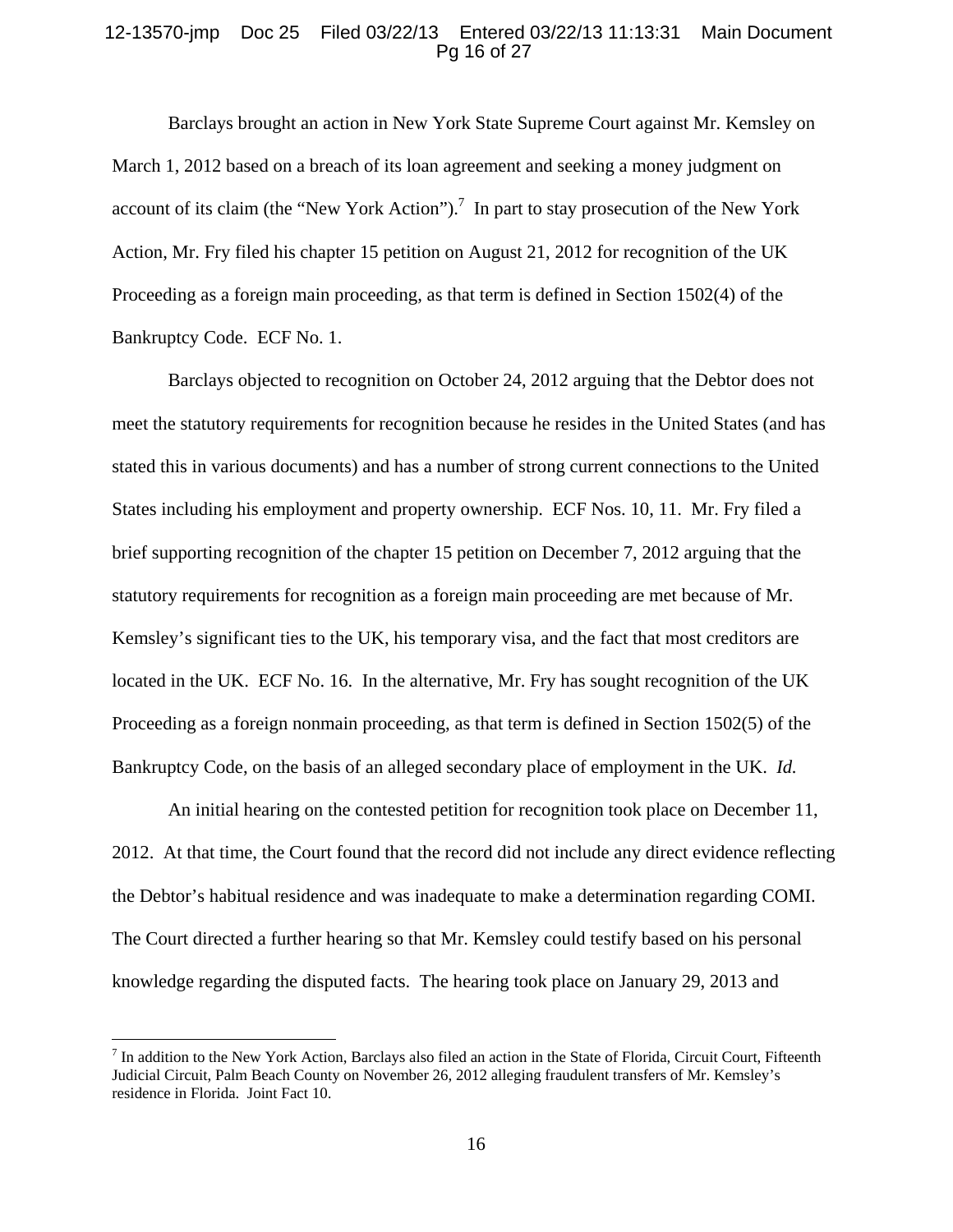## 12-13570-jmp Doc 25 Filed 03/22/13 Entered 03/22/13 11:13:31 Main Document Pg 17 of 27

included hours of testimony by Mr. Kemsley, references to exhibits and argument. On that date, the parties also filed the Joint Facts. ECF No. 18. Thereafter, the parties submitted supplemental briefs based on the evidence and a stipulation of Joint Exhibits that was approved on February 20, 2013. ECF No. 24.

### *Discussion of Legal Standard*

Based on the record established, deciding whether the center of main interests for this Debtor is in the UK or the United States depends primarily on the date chosen for the determination and the weight to be given to Mr. Kemsley's testimony. While he is no doubt selfinterested and has an incentive to support recognition, the Debtor for the most part was a credible witness, and the facts developed during his examination largely are undisputed. The contest here involves how these facts should be construed in identifying where the Debtor has his habitual residence for purposes of this chapter 15 case.

The question presented (whether the UK Proceeding should be recognized) needs to be evaluated within the framework and objectives of practice under chapter 15 of the Bankruptcy Code. One notable feature of the analysis is that Mr. Fry, as foreign representative, is the party who filed the petition for recognition in order to obtain the assistance of this Court in his administration of a currently pending bankruptcy case. His goals are not personal. Mr. Fry is acting as a fiduciary and seeks recognition presumably because he has concluded that commencement of a chapter 15 case for the Debtor would be beneficial to all creditors in the UK. The fact that Mr. Fry is acting here in a representative capacity for the collective good of creditors with claims arising under UK law is consistent with the objectives of chapter 15 and is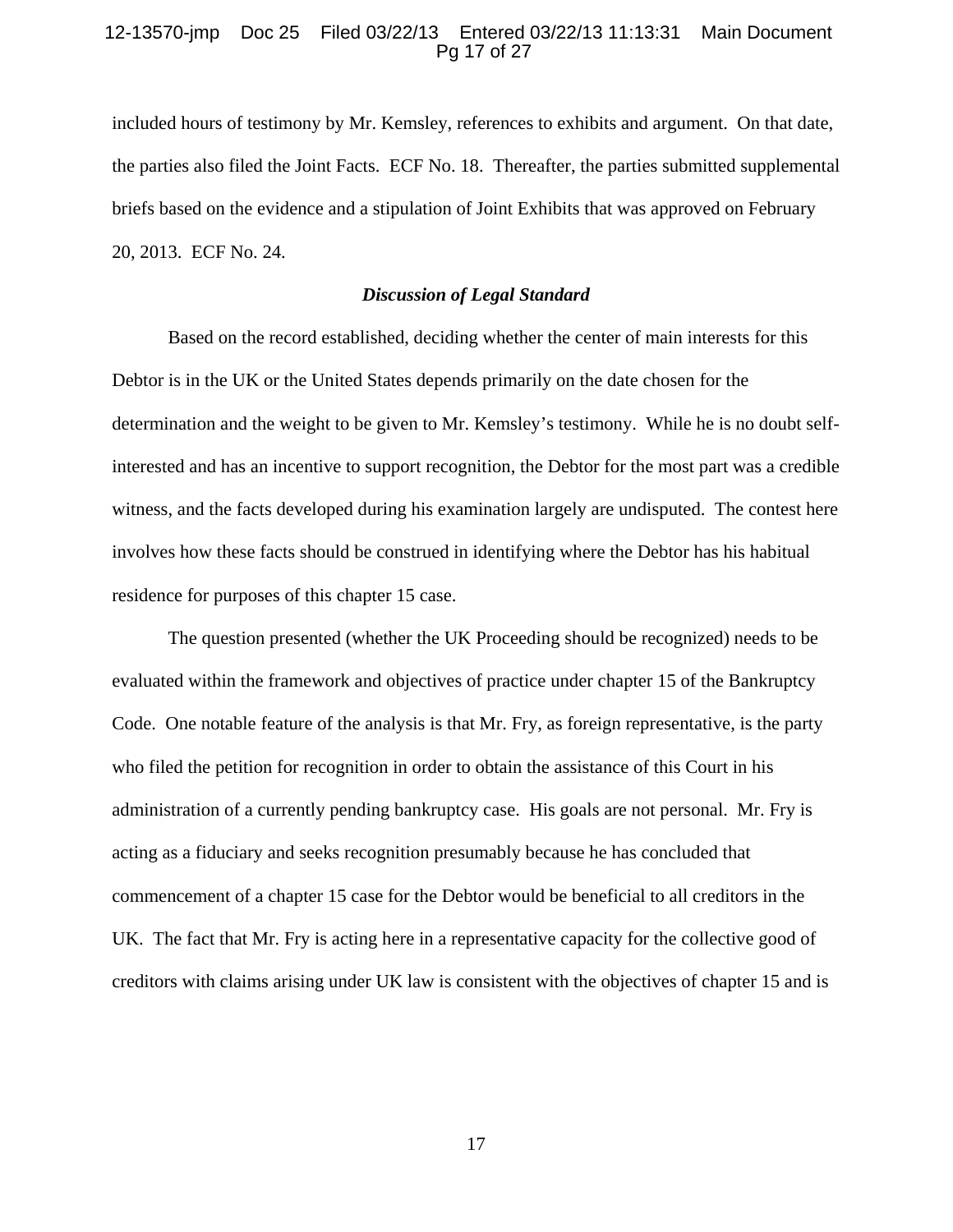## 12-13570-jmp Doc 25 Filed 03/22/13 Entered 03/22/13 11:13:31 Main Document Pg 18 of 27

a factor that favors recognition. No evidence has been presented to suggest that Mr. Fry has not acted in good faith in petitioning for recognition.<sup>8</sup>

 Chapter 15 was enacted to provide effective mechanisms for dealing with cross-border insolvency cases. 11 U.S.C. § 1501(a). The provisions of chapter 15 incorporate the Model Law on Cross-Border Insolvency and enable an authorized foreign representative to obtain relief from the bankruptcy court in the United States to aid in the administration of a foreign proceeding, including imposition of the automatic stay under Section 362 of the Bankruptcy Code. 11 U.S.C.  $§ 1520(a)(1).$ 

As a prerequisite to relief under chapter 15, the petition must satisfy three requirements for recognition: the proceeding must be a foreign main proceeding or foreign nonmain proceeding within the meaning of Section 1502, the foreign representative must be a person or body, and the petition must meet the requirements of Section 1515. <sup>9</sup> 11 U.S.C. § 1517(a). The foreign representative, here the trustee, has the burden of proof on the issue of recognition. *Ran*, 607 F.3d at 1021 (citing *In re Bear Stearns High-Grade Structured Credit Strategies Master Fund, Ltd.*, 389 B.R. 325, 334 (S.D.N.Y. 2008)).

Section 1517(b) also provides that a foreign proceeding shall be recognized –

- (1) as a foreign main proceeding if it is pending in a country where the debtor has the center of its main interests; or
- (2) as a foreign nonmain proceeding if the debtor has an establishment within the meaning of section 1502 in the foreign country where the proceeding is pending.

 $8$  The fact that Mr. Kemsley has helped to cover certain expenses of Mr. Fry raises some concern as to appearances but does not rise to the level of a challenge to the trustee's good faith.

<sup>&</sup>lt;sup>9</sup> Section 1515 of the Bankruptcy Code requires that the application for recognition include certain documents, including a certified copy of the decision commencing the foreign proceeding, a certificate from the foreign court affirming the existence of such foreign proceeding and of the appointment of the foreign representative, and a statement identifying all foreign proceedings with respect to the debtor that are known to the foreign representative. 11 U.S.C. § 1515.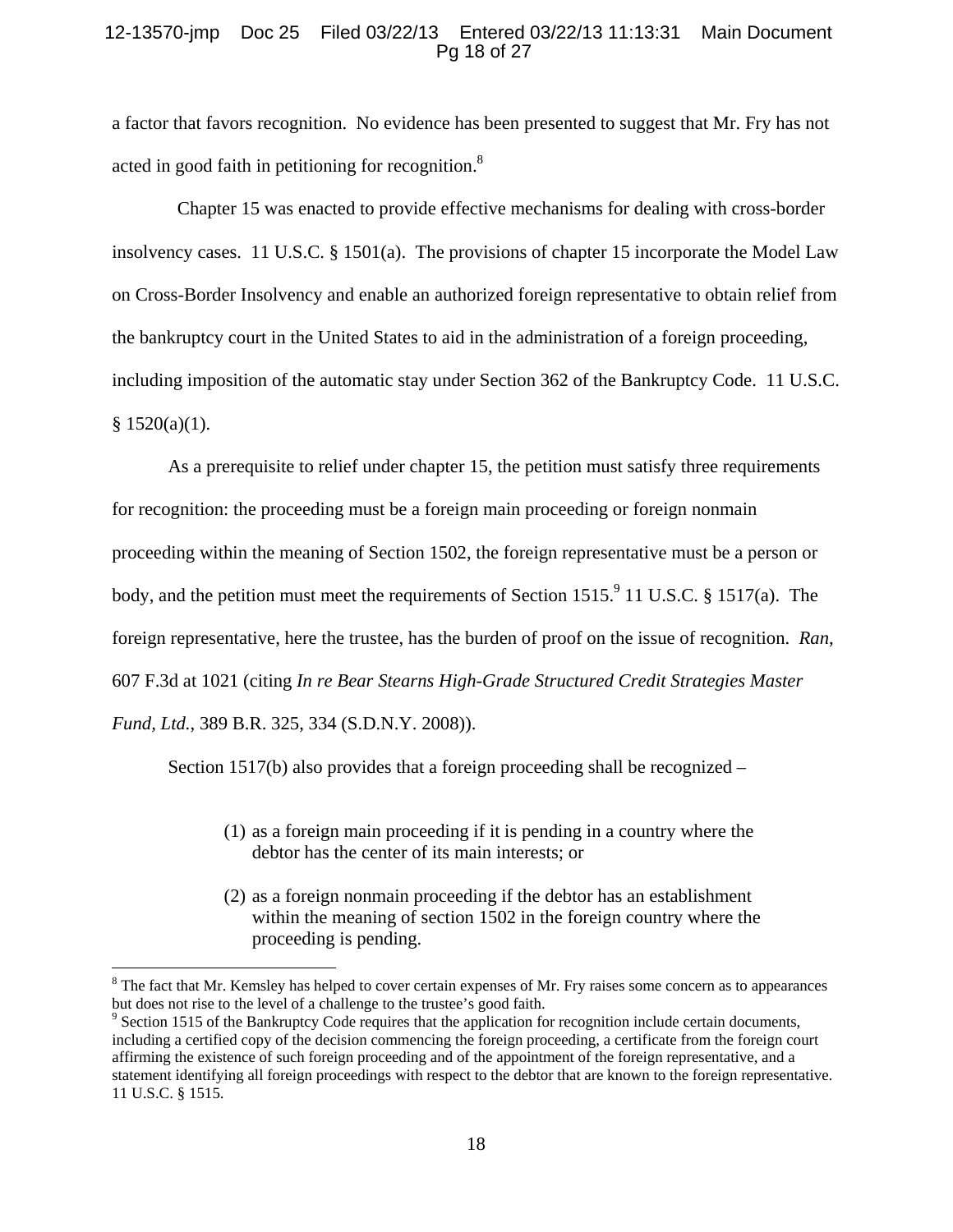#### 12-13570-jmp Doc 25 Filed 03/22/13 Entered 03/22/13 11:13:31 Main Document Pg 19 of 27

11 U.S.C. § 1517(b). If the requirements of a foreign main proceeding or a foreign nonmain proceeding are not satisfied, the Court should deny recognition of the chapter 15 petition. *Bear Stearns*, 389 B.R. at 334 ("If the debtor does not have its center of main interests or at least an establishment in the country of the foreign proceedings, the bankruptcy court should not grant recognition and is not authorized to use its power to effectuate the purposes of the foreign proceeding.").

 The contest over recognition of the Debtor's bankruptcy case focuses on the significance of the acknowledged fact that Mr. Kemsley has been living in the United States for the past three and a half years. Barclays argues that this is an insurmountable disqualification and that the UK Proceeding does not fit the definition of a foreign main proceeding. The following sections confirm that Barclays is correct in asserting that the Debtor's COMI was in the United States as of the date of commencement of the UK Proceeding.

*The Date of the Filing of the UK Proceeding is the Most Appropriate Date to Analyze COMI* 

Courts are split on the proper date for analyzing the factors for determining a debtor's COMI. The operative dates are either (i) the date of commencement of the foreign insolvency proceeding (*Gerova*, 482 B.R. at 92-93; *Millennium*, 458 B.R. at 72) or (ii) the date of filing of the related chapter 15 petition for recognition (*Ran*, 607 F.3d at 1025; *In re Betcorp Ltd.*, 400 B.R. 266, 290-92 (Bankr. D. Nev. 2009)).

The Fifth Circuit in *Ran* reads Section 1502(4) to speak in the present tense (a foreign main proceeding is a proceeding pending in the country "where the debtor has the center of its main interests") and thereby to be indicative of a test to be made as of the date of filing of the chapter 15 petition, but that reading, in the Court's view, places too much emphasis on an otherwise neutral verb tense. *Ran*, 607 F.3d at 1025. The section is silent regarding the "as of"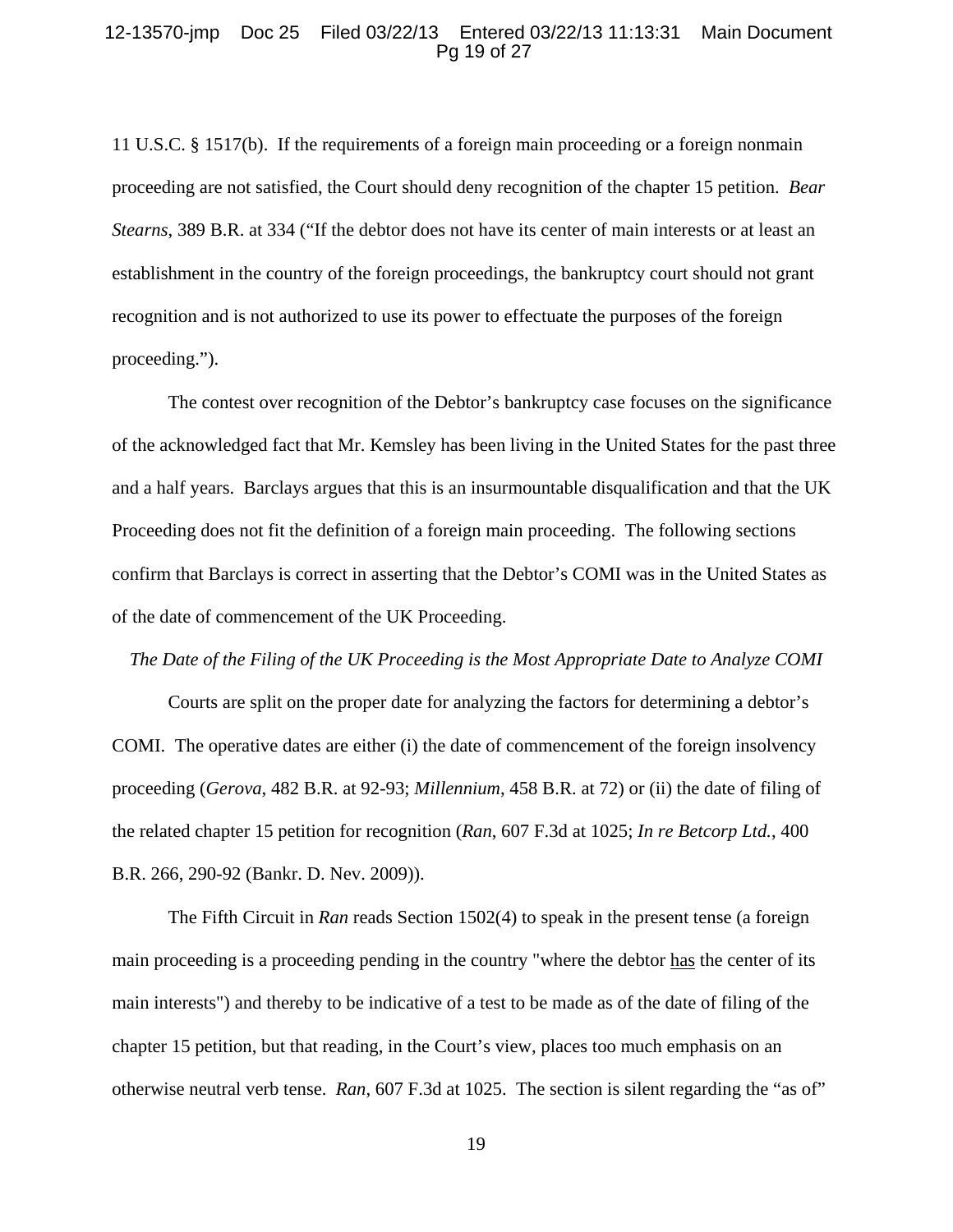### 12-13570-jmp Doc 25 Filed 03/22/13 Entered 03/22/13 11:13:31 Main Document Pg 20 of 27

date for analyzing COMI and can be properly read to mean the country where a debtor has his, her or its COMI as of the date of opening of the foreign proceeding. The textual analysis adopted by the Fifth Circuit suggests that the language supports testing for COMI when the chapter 15 petition is filed but does not provide meaningful temporal guidance for using that date.

In contrast to the analysis in *Ran*, *Gerova* and *Millennium* are recent decisions of this Court determining that the COMI analysis should be performed as of the commencement of the foreign insolvency proceeding. These decisions focus attention on the nature of a chapter 15 case and its purpose in facilitating administration of an insolvency case in a foreign jurisdiction. As the Court observed, "[i]n a chapter 15 filing, the U.S. case is ancillary or secondary to the foreign proceeding," and the date of the chapter 15 filing "is a matter of happenstance." *Millennium*, 458 B.R. at 72 (citations omitted).

The Court in *Millennium* also commented that using the date of the chapter 15 filing as the operative date for the COMI analysis carries with it an added risk of forum shopping "as it gives *prima facie* recognition to a change of residence between the date of opening proceedings in the foreign nation and the chapter 15 petition date." *Millennium*, 458 B.R. at 75. Although picking one date for the COMI analysis is necessarily somewhat arbitrary, in this instance it makes good sense to choose the filing date of the UK Proceeding. It was on that date that Mr. Kemsley made representations as to his COMI and on that date that the UK Proceeding was initiated. The Court agrees with the reasoning in *Gerova* and *Millennium* and finds that COMI should be judged as of the filing date of the foreign insolvency proceeding.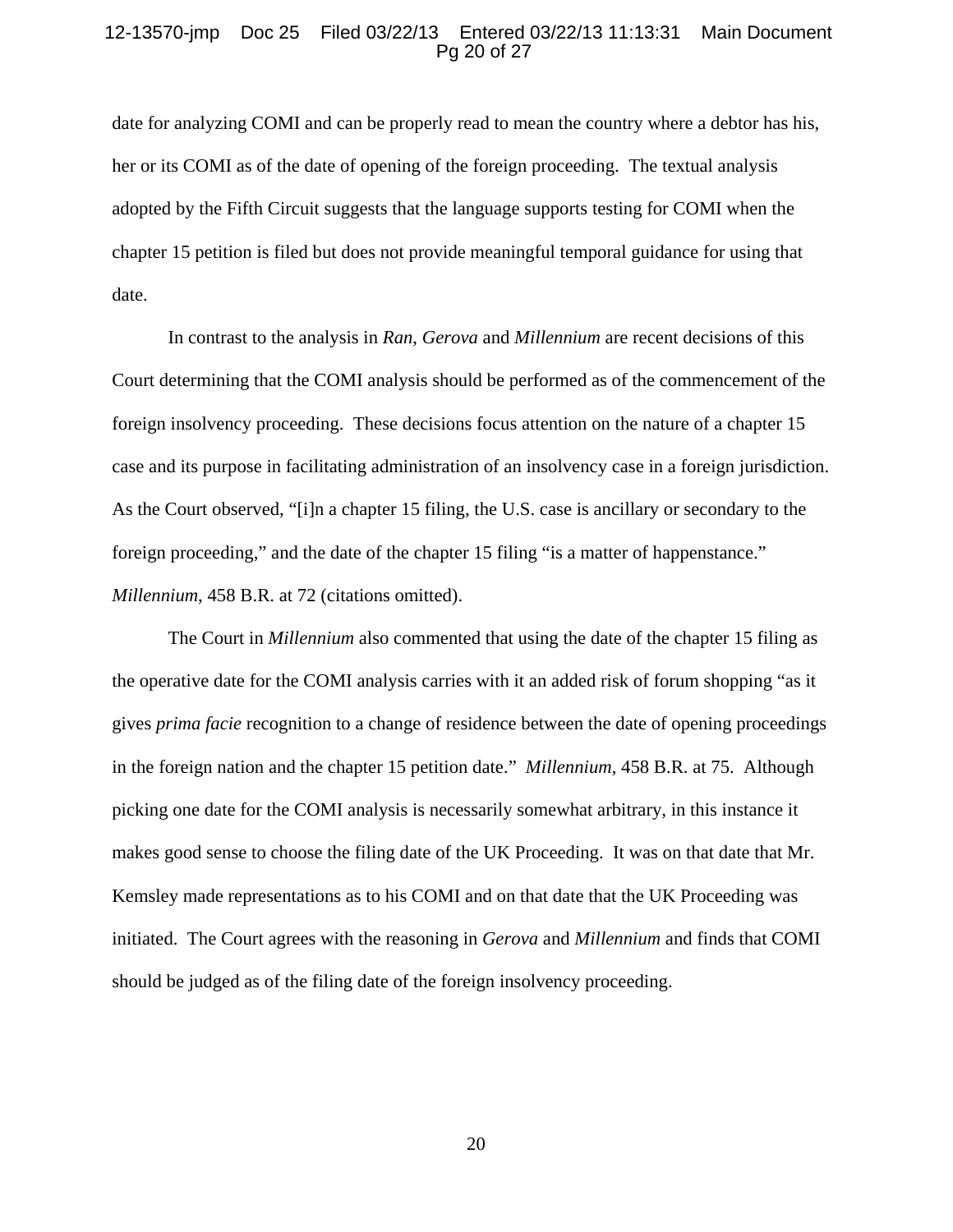### 12-13570-jmp Doc 25 Filed 03/22/13 Entered 03/22/13 11:13:31 Main Document Pg 21 of 27

### *Determining COMI for an Individual Debtor*

 Demographics attempt to classify and group individuals, but people behave in ways that defy easy classification. Each life is distinct and is defined by a unique set of experiences and choices. No one life is quite the same as any other. This is true for individual choices as to where to live and the state of mind that leads to the decision to remain in one place indefinitely.

There is an element of personal decision making that is embedded in the test for COMI of an individual, and in that sense an objective observer must presume or infer the existence of subjective judgments by the individual debtor in question. Some people never leave home, while others are globe trotters. Depending on the facts, determining COMI for an individual can be a routine exercise or, as in the case of Mr. Kemsley, very challenging. For example, if the Debtor had not moved to the United States and had remained in London before commencing the UK Proceeding, the test would be a simple one and recognition at the request of the trustee would have been easily granted without credible opposition. His many moves complicate the process.

 What makes COMI for an individual particularly difficult in its application is that it includes the above referenced subjective element. From the Court's perspective, a COMI analysis should not depend upon intentions, whether expressed or unexpressed, but should be based on criteria that are objectively observable. An individual should not be able to impact a COMI analysis by testimony regarding intended future moves. To do so, introduces a speculative element in which the individual debtor's stated intentions regarding a proposed move to a new jurisdiction may influence the COMI analysis. Accordingly, while subjective factors cannot be entirely removed from the analysis, objective criteria are most reliable.

In the context of a corporate debtor, this Court has looked to certain objective factors to determine COMI, including the (i) location of headquarters, (ii) location of management, (iii)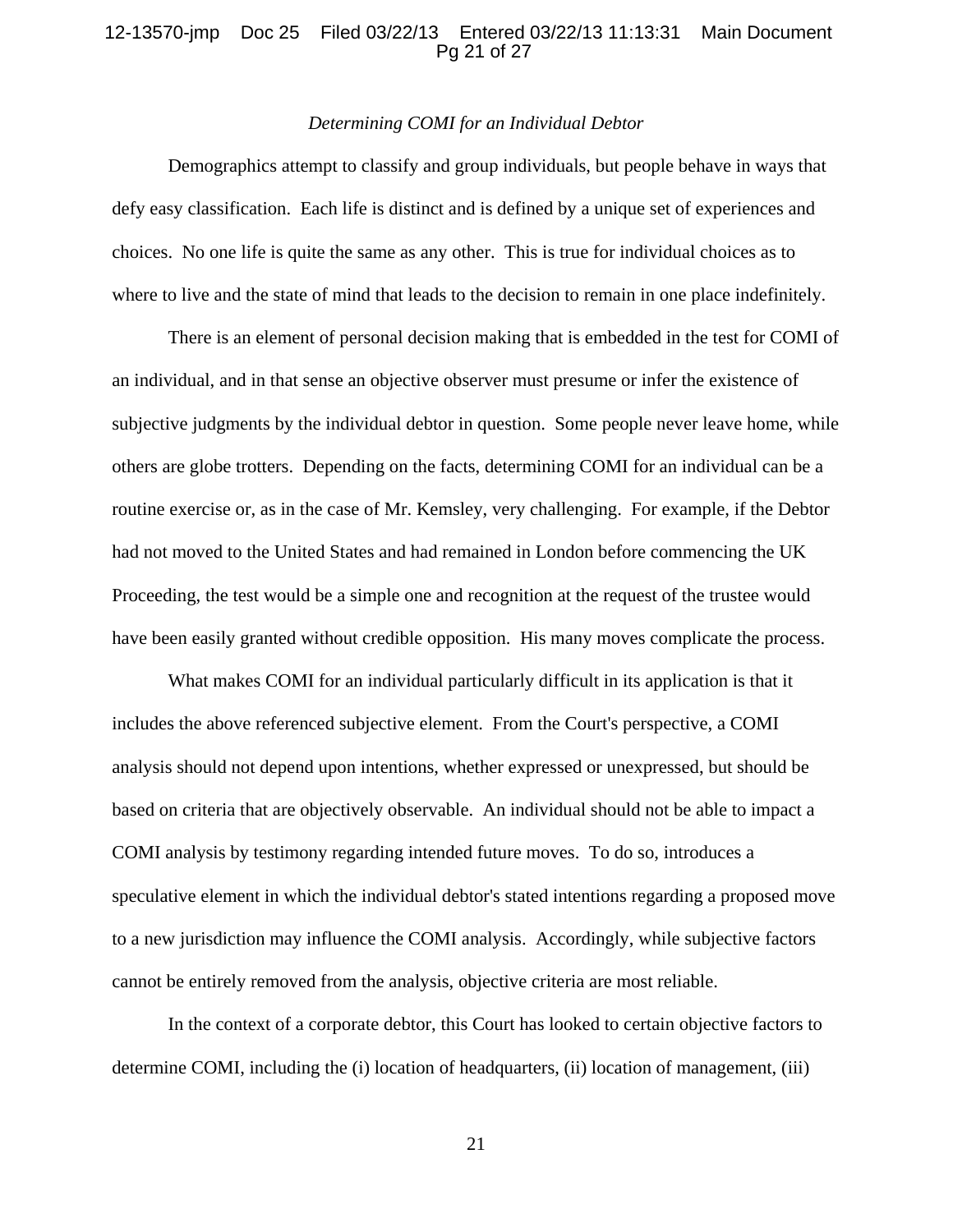#### 12-13570-jmp Doc 25 Filed 03/22/13 Entered 03/22/13 11:13:31 Main Document Pg 22 of 27

location of primary assets, (iv) location of creditors effected by the case, and (v) jurisdiction whose law would apply to most disputes. *In re Sphinx, Ltd.*, 351 B.R. 103, 117 (Bankr. S.D.N.Y 2006). The Bankruptcy Court for the Eastern District of Virginia applied these factors from *Sphinx* to an individual chapter 15 debtor as follows:

"[f]actors that are useful in instances where the debtor is an individual include: the location of the debtor's primary assets; the location of the majority of the debtor's creditors or a majority of the creditors [that] would be affected by the case; and the jurisdiction whose law would apply to most disputes."

*In re Loy*, 380 B.R. 154, 162 (Bankr. E.D. Va. 2007) (citing *Sphinx*, 351 B.R. at 117). This is not necessarily an exhaustive list.

Other observable criteria may be identified depending upon the facts of each case. These criteria could include, among other things, the jurisdiction where a person lives and works and may have children enrolled in school, possible club memberships or affiliations with religious organizations and other recognized ties to the community that are indicative of residential status and community involvement. The weight to be given to any one of these factors will likely vary depending upon the relative importance of the factor to the debtor and the debtor's personal circumstances.

In the contested petition before the Court, two of the factors noted in the above quotation from *Loy* happen to be consistent with finding COMI in the UK for Mr. Kemsley. Notably, most of the Debtor's creditors are located in the UK, and it is reasonable to assume that UK law governs the many obligations that he incurred in the UK. In this instance, however, those factors are insufficient to outweigh personal connections that are centered in the United States. The critical factor for Mr. Kemsley, as shown by his testimony, is proximity to his children, and the Court has looked to Mr. Kemsley's relationship with his children as a significant factor in determining his COMI.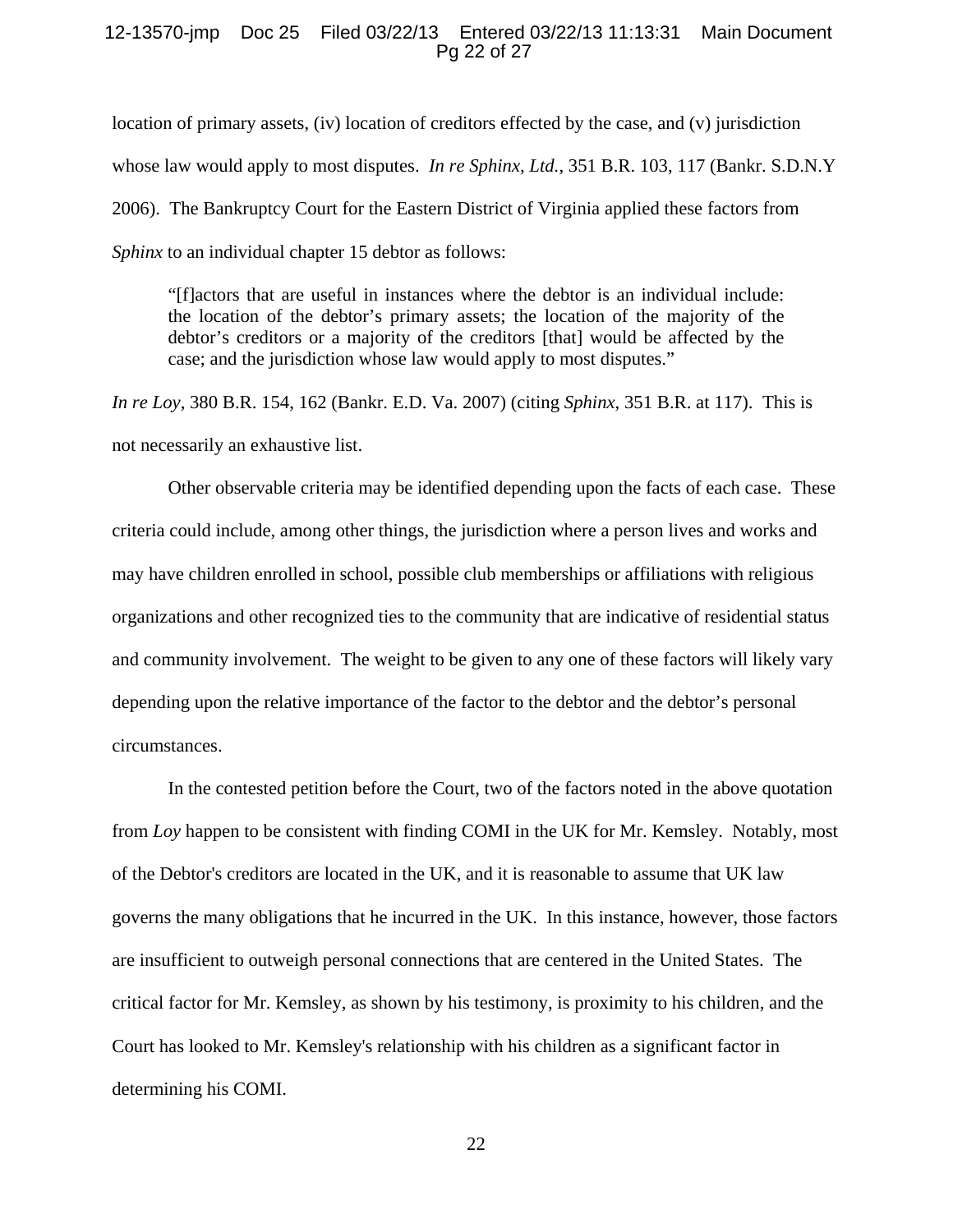### 12-13570-jmp Doc 25 Filed 03/22/13 Entered 03/22/13 11:13:31 Main Document Pg 23 of 27

### *The UK Proceeding Is Not a Foreign Main Proceeding*

The concept of habitual residence or domicile is difficult to apply to Mr. Kemsley given his multiple moves while living in the United States. As noted earlier in this decision, since leaving London in June, 2009, he has resided in Boca Raton, Florida (2009), New York City (Columbus Circle, 2010), Los Angeles, California (Beverly Hills and West Hollywood 2011-12), and once again in New York City (Tribeca, 2012; moving from one unit to another at the same address). He has been a resident of the United States but not necessarily a habitual resident in any single location.

At the time of commencement of the UK Proceeding, Mr. Kemsley was residing in West Hollywood. The question thus becomes whether, at the date of commencement of the UK Proceeding, he was living in a place where he intended to remain. This is not an easy question for a transient individual such as the Debtor. Nonetheless, the Court has noted one consistent theme that became evident throughout the Debtor's testimony, namely the central role that his family, and his children in particular, play in his life. The Debtor has parental concerns for the happiness and welfare of his children, and that accounts for his move from Boca Raton to Manhattan in 2010 and for his interest in moving back to the UK now.

The Debtor's habitual residence appears to mirror the movement of his family unit. Since moving to the United States, the Debtor has had three separate habitual residences – Florida, New York, and California. At the time of the commencement of the UK Proceeding, Mr. Kemsley's habitual residence for purposes of determining his COMI was in California. At that time, Mr. Kemsley lived in Los Angeles with his family, albeit in separate houses, and his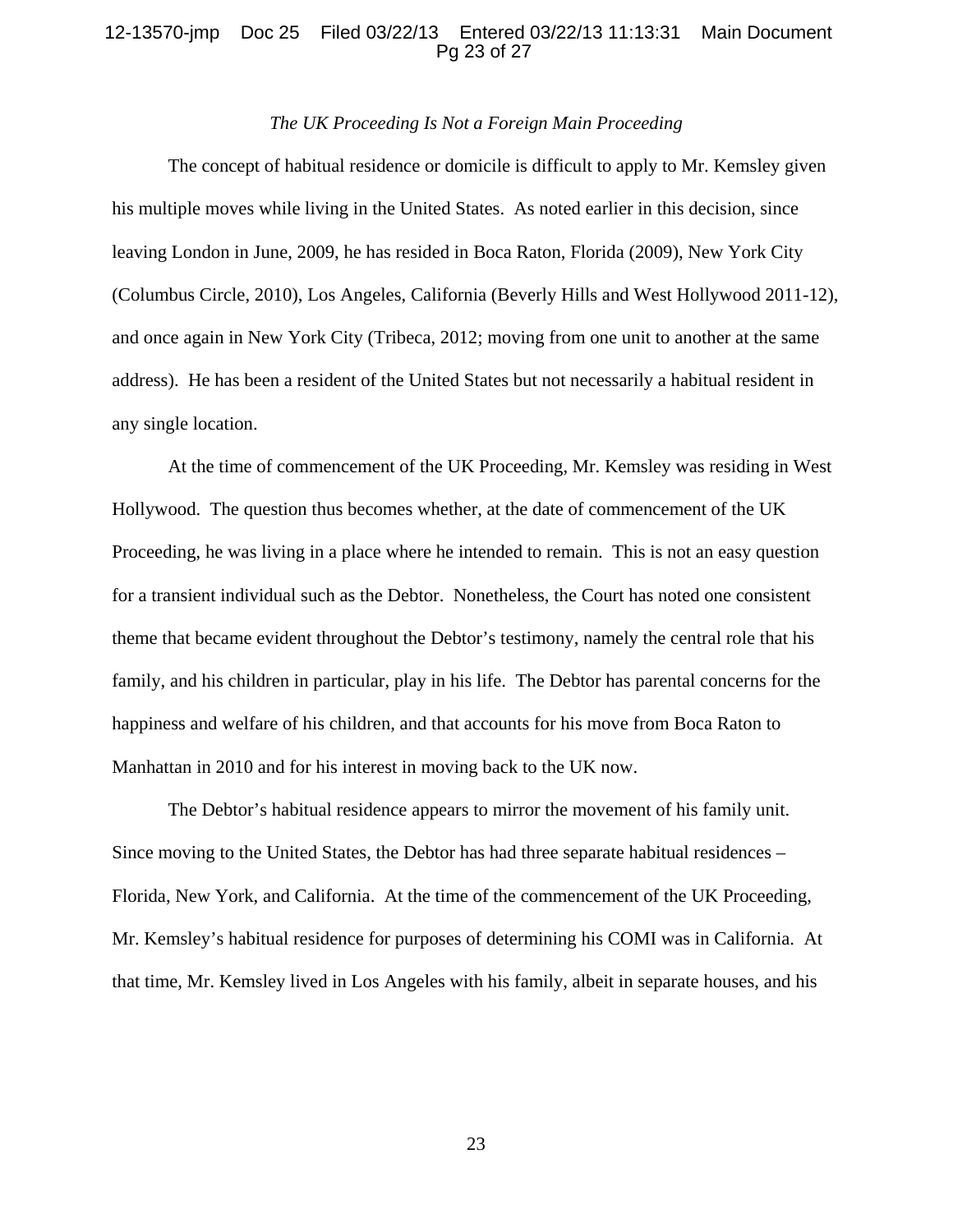### 12-13570-jmp Doc 25 Filed 03/22/13 Entered 03/22/13 11:13:31 Main Document Pg 24 of 27

children attended school in Los Angeles.<sup>10</sup> Importantly, as of that time period, he had not expressed any intention to return to the UK.

The Debtor's intent with respect to COMI is further corroborated by statements made in various filings in the UK Proceeding. For example, in the petition filed to commence the UK Proceeding, the Debtor was instructed to delete certain references in the form that were not applicable. One of the statements that Mr. Kemsley struck out related to COMI and stated: "[My centre of main interests is in England and Wales][I have an establishment in England and Wales.]." Joint Exhibit 8 at 1. On the other hand, the Debtor did not strike a statement which read, "My centre of main interests is not within a Member State."<sup>11</sup> *Id.* Further, in the Witness Statement of Paul Zeital Kemsley, dated January 16, 2012, the Debtor stated that "I have had a place of residence in England and Wales during the period of three years prior to 13 January 2012 *(although I am now resident in the USA)*." Joint Exhibit 10 at 2 (emphasis added).

The trustee urges the Court to give weight to the Debtor's stated intention to return to the UK. However, his desire to be reunited with his children is of relatively recent vintage. At the commencement of the UK Proceeding, Mr. Kemsley's children were residing in Los Angeles, and it was not until June, 2012 that his wife and children returned to the UK. Conceivably, COMI for this particular Debtor may have started to change around the time that he was separated from his children, but it is not possible to relate that changed circumstance to the date of commencement of the UK Proceeding. Mr. Kemsley's COMI did not suddenly change when

 $10$  According to the petition filed in the UK Proceeding, Mr. Kemsley was employed by Planet Hollywood, a company based in Florida, on the petition date. Joint Exhibit 9 at 18. The petition also lists a company called Sport 101 PLLC, but Mr. Kemsley testified that he never worked for that company. Tr. 85:1-10.

 $11$  Mr. Kemsley tried to explain away these deleted references to COMI by suggesting that the form was prepared by his solicitors without his active involvement. This is one subject matter where the Court has doubts regarding Mr. Kemsley's credibility.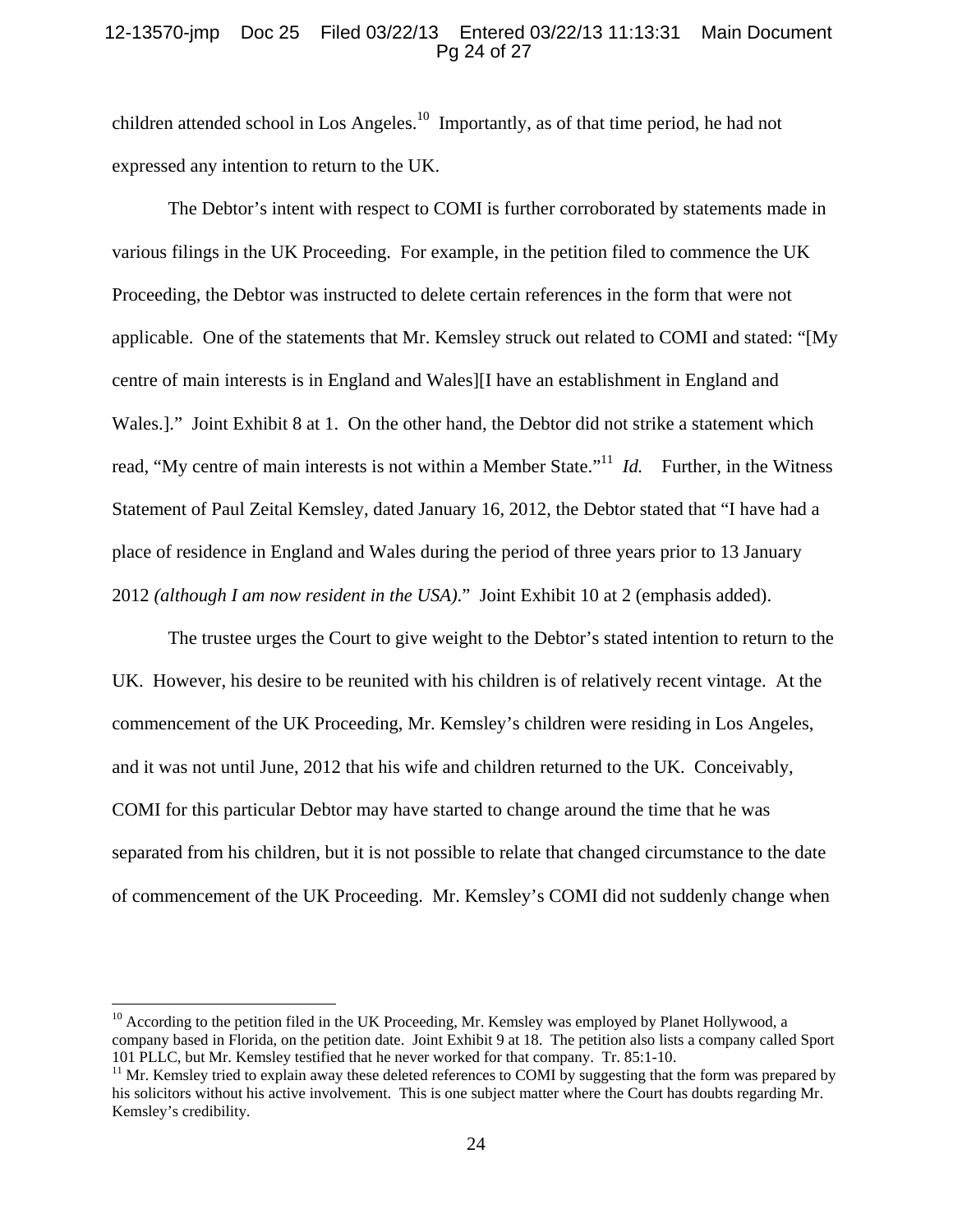### 12-13570-jmp Doc 25 Filed 03/22/13 Entered 03/22/13 11:13:31 Main Document Pg 25 of 27

his children moved away, and even if an argument can be made in support of such a sudden shift in COMI, it occurred after the relevant date for testing COMI.

While the issues here are subtle, there is no question that Mr. Kemsley had no residence in the UK but had multiple places to call home in the United States when he flew to London in January 2012 to commence the UK Proceeding. He was visiting London at that time, and his COMI was then in the United States. Accordingly, Debtor's case in the UK does not meet the definition of a foreign main proceeding.

### *The UK Proceeding Does Not Qualify as a Foreign Nonmain Proceeding*

In the alternative, the trustee argues that the UK Proceeding should be recognized as a foreign nonmain proceeding. A foreign nonmain proceeding is "a foreign proceeding, other than a foreign main proceeding, pending in a country where the debtor has an establishment." 11 U.S.C. § 1502(5). An establishment is defined as "any place of operations where the debtor carries out a nontransitory economic activity." 11 U.S.C. § 1502(2).

Whether an establishment exists is "essentially a factual question, with no presumption in its favor." *Ran*, 607 F.3d at 1026 (citing *Bear Sterns*, 389 B.R. at 338). The "bar is rather high" to prove that a debtor has an establishment. *Id.* at 1026-27 (citing *In re Bear Stearns High-Grade Structured Credit Strategies Master Fund, Ltd.*, 374 B.R. 122, 131 (Bankr. S.D.N.Y. 2007), *aff'd*, 389 B.R. 325 (S.D.N.Y. 2007)). The Court of Appeals in *Ran*, in the context of an individual debtor, equated establishment as a place where the debtor has "a secondary residence or possibly a place of employment…." *Id.* at 1027. The trustee alleges that Mr. Kemsley's secondary employment with a UK company called 1966 Entertainment ("1966") meets this requirement.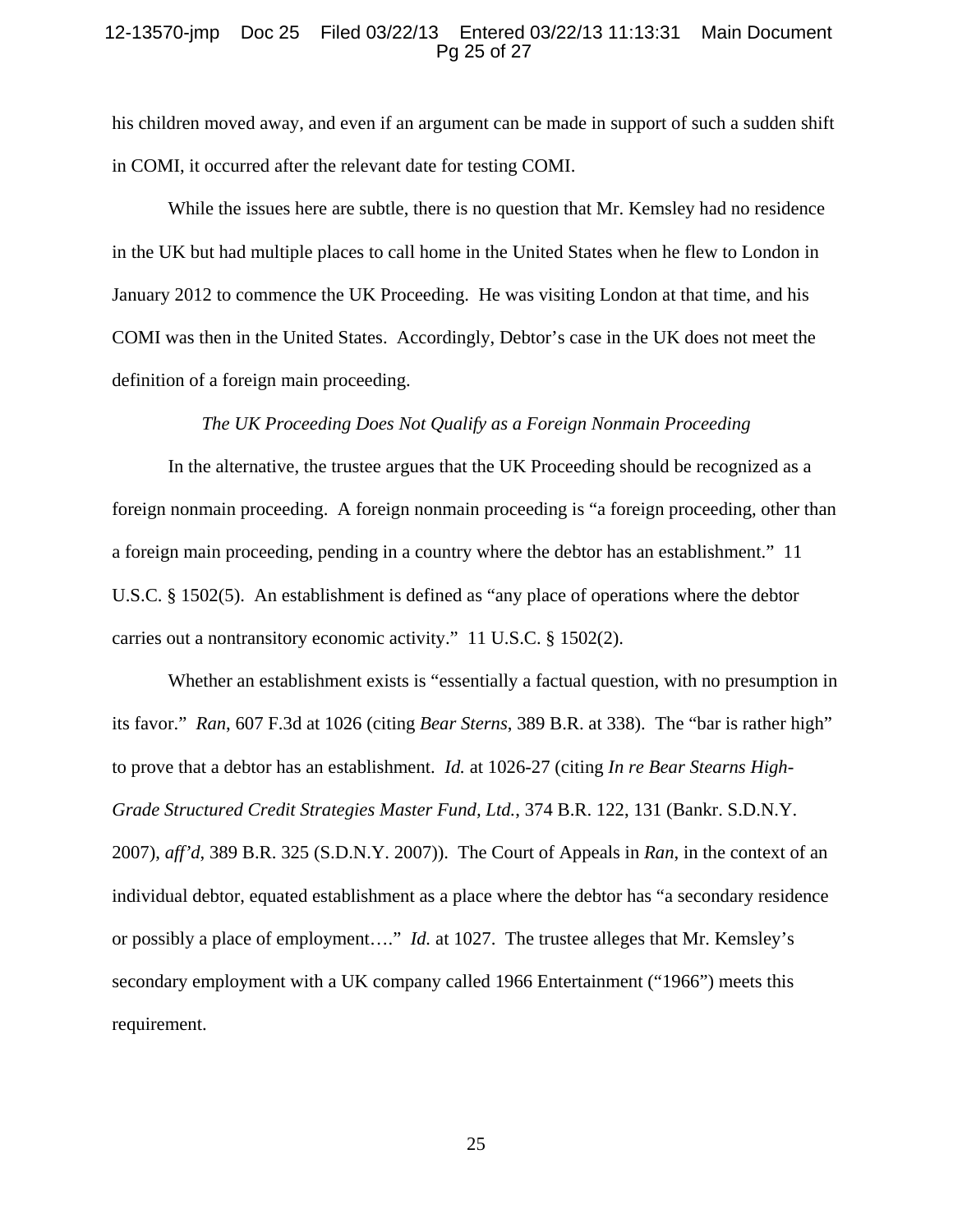#### 12-13570-jmp Doc 25 Filed 03/22/13 Entered 03/22/13 11:13:31 Main Document Pg 26 of 27

The Debtor's employment with 1966 is, however, far too loose an arrangement to meet the statutory requirement for finding of an establishment. 1966 is a company owned and operated by a close friend of the Debtor, Terry Byrne. Mr. Kemsley did not have an employment agreement with 1966 and did not have a regular schedule for using an office in London in the space rented by 1966. Instead, Mr. Kemsley worked on an *ad hoc* basis under what he termed "an informal arrangement between friends." Further, much of the money received from 1966 or Mr. Byrne was in the form of an advance rather than compensation received for actual work performed. Tr. 91:9-96:2.

Given the unspecified and irregular nature of the Debtor's purported employment with 1966 and the lack of evidence supporting periodic use of an office in London that was actually assigned to him for specified purposes of carrying out nontransitory economic activity, the Court finds that the requirements for an establishment are not met. Accordingly, the UK Proceeding also fails to meet the requirements for recognition of a foreign nonmain proceeding.

#### *Conclusion*

Each of us has a unique set of connections to our place of residence, some personal and others institutional, and there are multiple ways for an individual to manifest the intent to remain indefinitely in that place of residence. These factors will vary in intensity and relevance, but when combined and weighted will reveal where a debtor's interests are centered for purposes of chapter 15, although not always with clarity. In determining COMI for an individual foreign debtor, the Court needs to be sensitive to the facts applicable to that individual and to be mindful that factors of primary importance to one person may be secondary or even inconsequential to another. In short, when deciding COMI for an individual for whom the presumption of Section